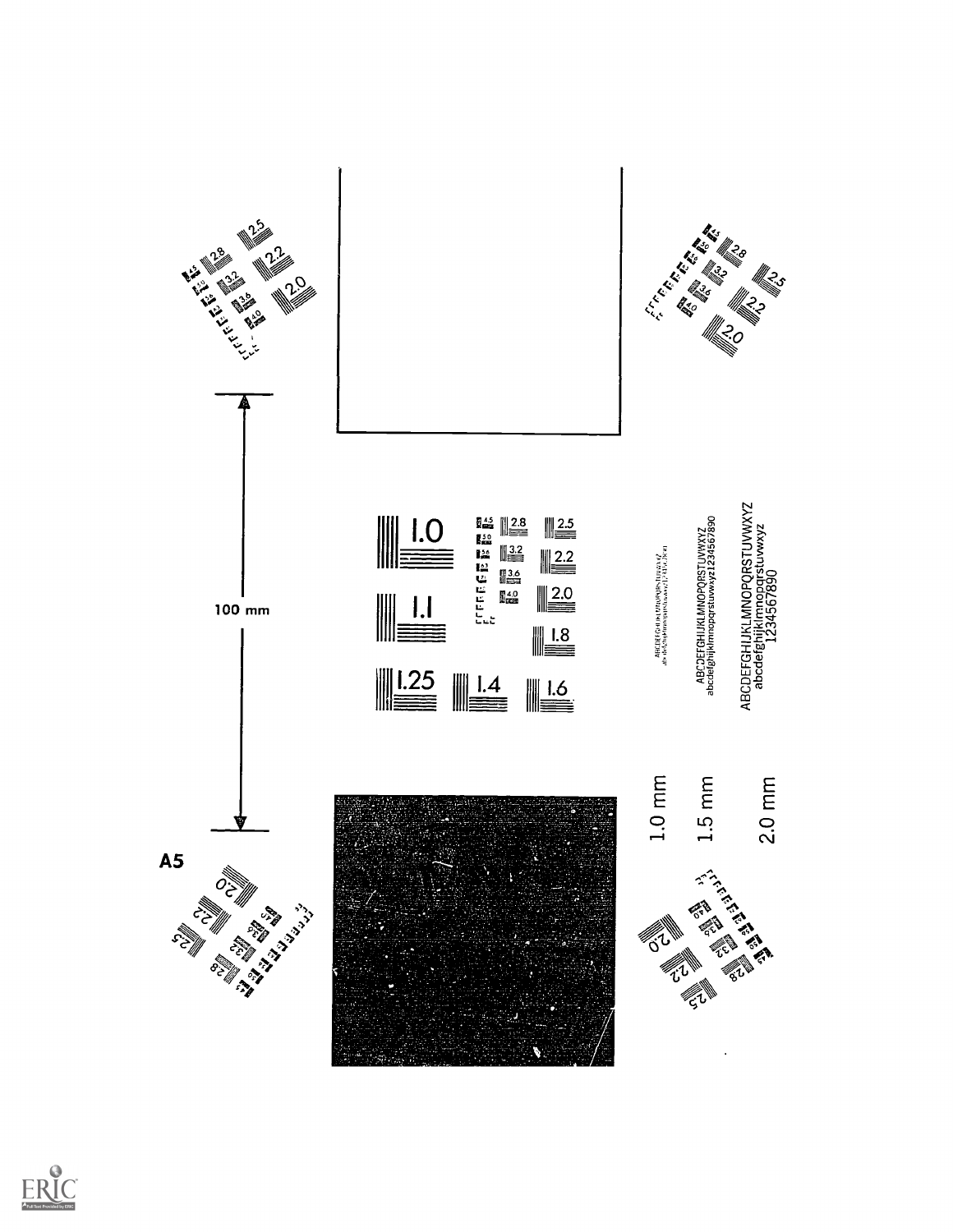DOCUMENT RESUME

| ED 283 065         | CG 019 954                                                                                                                                                                                         |
|--------------------|----------------------------------------------------------------------------------------------------------------------------------------------------------------------------------------------------|
| <b>AUTHOR</b>      | Schwartz, Robert M.; Garamoni, Gregory L.                                                                                                                                                          |
| <b>TITLE</b>       | States of Mind Model: Anxiety, Depression, and Coping<br>with Stress.                                                                                                                              |
| PUB DATE           | Aug $86$                                                                                                                                                                                           |
| <b>NOTE</b>        | 24p.; Paper presented at the Annual Convention of the<br>American Psychological Association (94th, Washington,<br>DC, August 22-26, 1986). Best copy available.                                    |
| PUB TYPE           | Reports - General (140) -- Speeches/Conference Papers<br>(150)                                                                                                                                     |
| EDRS PRICE         | MF01/PC01 Plus Postage.                                                                                                                                                                            |
| <b>DESCRIPTORS</b> | Anxiety; *Cognitive Psychology; *Counseling Theories;<br>Depression (Psychology); Meta Analysis; *Models;<br>*Psychopathology; *Psychotherapy; *Self Evaluation<br>(Individuals); Stress Variables |

#### ABSTRACT

The structural model of positive and negative cognition derives from principles of information processing, intrapersonal comnunication, and cybernetic self-regulation. The model proposes five distinct states of mind quantitatively defined by the proportion of positive to total cognition. A positive dialogue with a set point proportion of .618 plus or minus .06 is considered a functionally optimal balance because of information processing properties that render negative events maximally striking. States of mind that deviate from this optimal balance are associated with psychopathology. Specifically, mild dysfunction is characterized by an internal dialogue of conflict with a set point of .500 plus or minus .05 and moderate dysfunction by a negative dialogue with a set point of .382 plus or minus .06. Analyses of 27 studies of normal, anxious, and depressed subjects indicated that the model fit existing data. Insufficient data were available to evaluate the two extreme states of mind--positive monologue (greater than or equal to .69) and negative monologue (lesser than or equal to .31). The states of mind model provides a theoretical and empirical framework for the study of cognitive balance in development, psychopathology, and psychotherapy. (Data tables and graphs are included.) (Author)

\*\*\*\*\*\*\*\*\*\*\*\*\*\*\*\*\*\*\*\*\*\*\*\*\*\*\*\*\*\*\*\*\*\*\*\*\*\*\*\*\*\*\*\*\*\*\*\*\*\*\*\*\*\*\*\*\*\*\*\*\*\*\*\*\*\*\*\*\*\*\*  $\star$ Reproductions supplied by EDRS are the best that can be made from the original document. \*\*\*\*\*\*\*\*\*\*\*\*\*\*\*\*\*\*\*\*\*\*\*\*\*\*\*\*\*\*\*\*\*\*\*\*\*\*\*\*\*\*\*\*\*\*\*\*\*\*\*\*\*\*\*\*\*\*\*\*\*\*\*\*\*\*\*\*\*\*\*

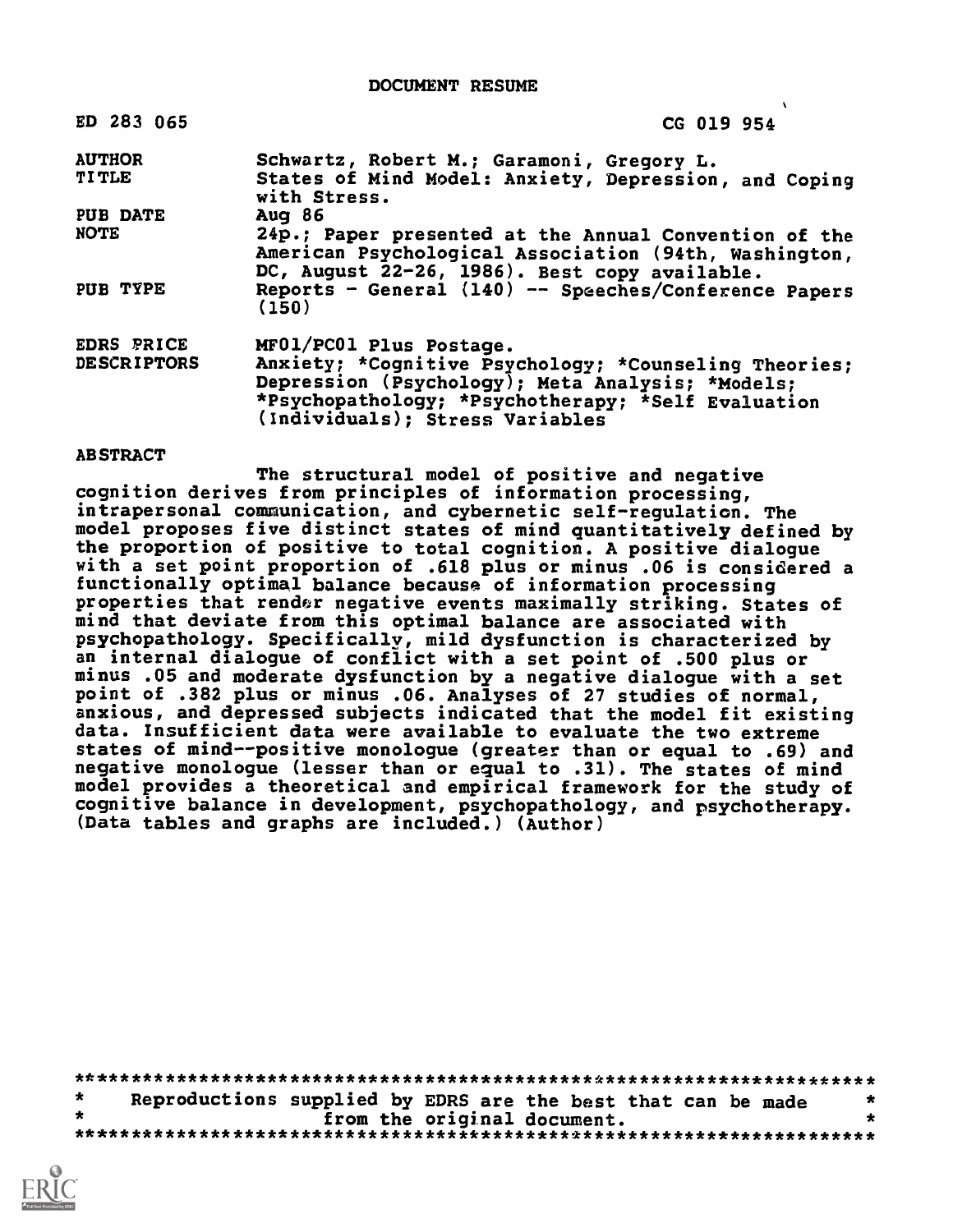V.

 $\mathbf{v}$ e-i  $\bullet$ CD and the contract of the contract of the contract of the contract of the contract of the contract of the con

 $\blacktriangledown$ 

States of Rind Nadel: Anxiety, Depression, and Coping With Stress

Robert R. Schwartz

University of Pittsburgh

Department of Behavioral Science

and

Department of Psychiatry

Western Psychiatric Institute and Clinic

Phone: 412-422-4553

and

Gregory L. Geramoni

University of Pittsburgh

Departsent of Psychology

Phone: 412-421-8790

U.S. DEPARTMENT OF EDUCATION<br>Office of Educational Research and Improvement EDUCATIONAL RESOURCES INFORMATION

It is document has been reproduced as<br>received from the person or organization<br>originating it.

Changes have been made to improve<br>reproduction quality.

<del>Coints ol view or opinions stated in this docu-</del><br>ment do not necessarily represent official<br>OERI position or policy.

"PERMISSION TO REPRODUCE THIS MATERIAL HAS BEEN GRANTED BY  $\mathbf{r}$ 

TO THE EDUCATIONAL RESOURCES INFORMATION CENTER (ERIC)."

<sup>I</sup> Presented at 94th Annual Convention of the American Psychological Association at Washington, D.C., August 1996.



BEST COPY AVAILABLE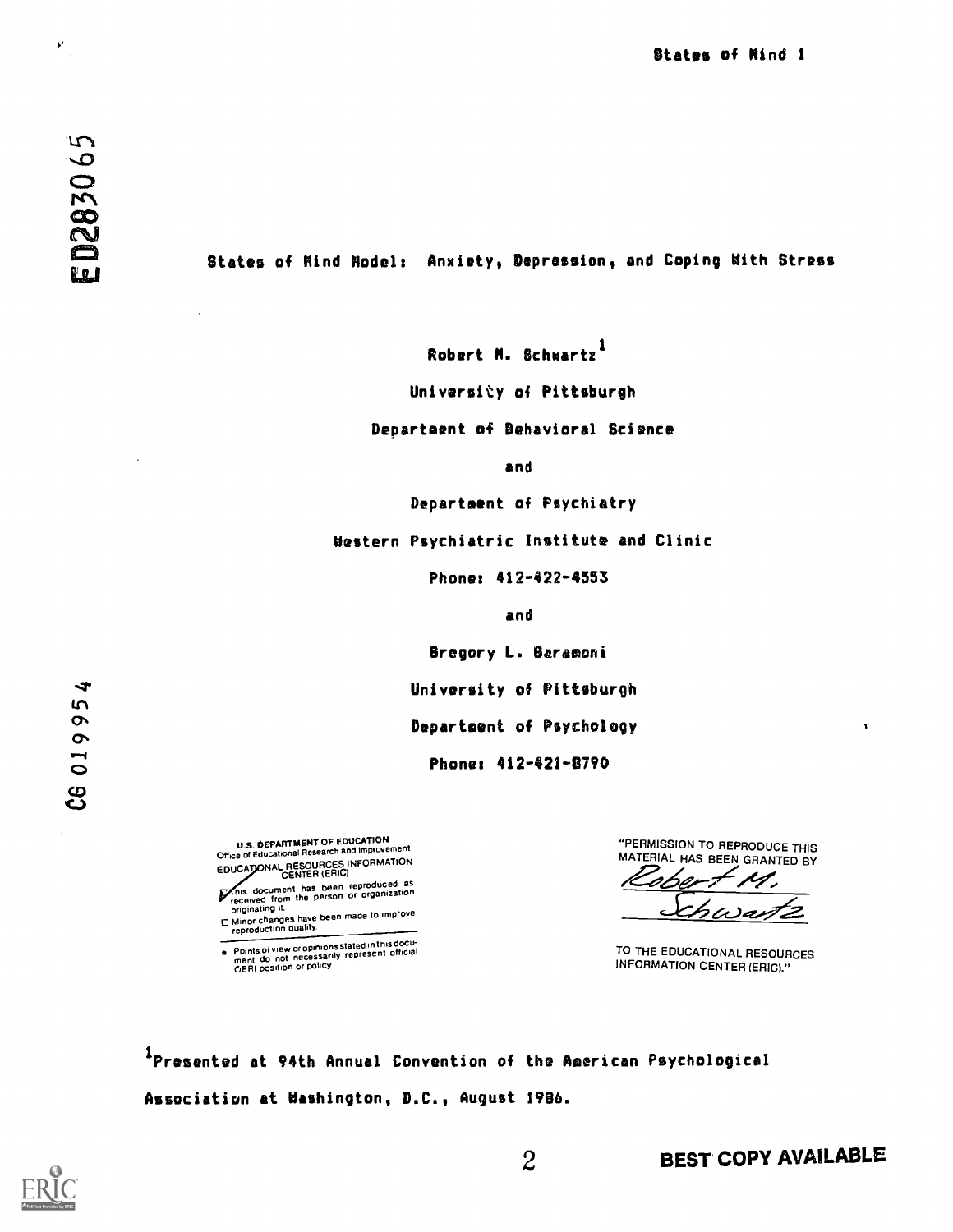#### Abstract

This paper presents a structural model of positive and negative cognition derived from principles of information processing, intrapersonal communication, and cybernetic self-regulation. The model proposes five distinct states of mind quantitatively defined by the proportion of positive to total cognition. A ROSILIYE dialogue with a set point proportion of .618  $\pm$  .06 is considered a functionally gatiaal balance because of information processing properties that render negative events saximally striking. States of mind that deviate from this optimal balance are associated with psychopathology. Specifically, mild dysfunction is characterized by an internal Wialpaue of conflict with a set point of .500  $\pm$  .05 an. moderate dysfunction by a negative dialogue with a set point of  $.382 \pm .06$ . Analyses of 27 studies of normal, anxious, and depressed subjects indicate that the model fits existing data. Insufficient data were available to evaluate the two extreme states of mind--positive appologue ( $\geq$  .69) and negative monologue  $($  .31). The states of mind model provides a theoretical and empirical framework for the study of cognitive balance in development, , psychopathology and psychotherapy.

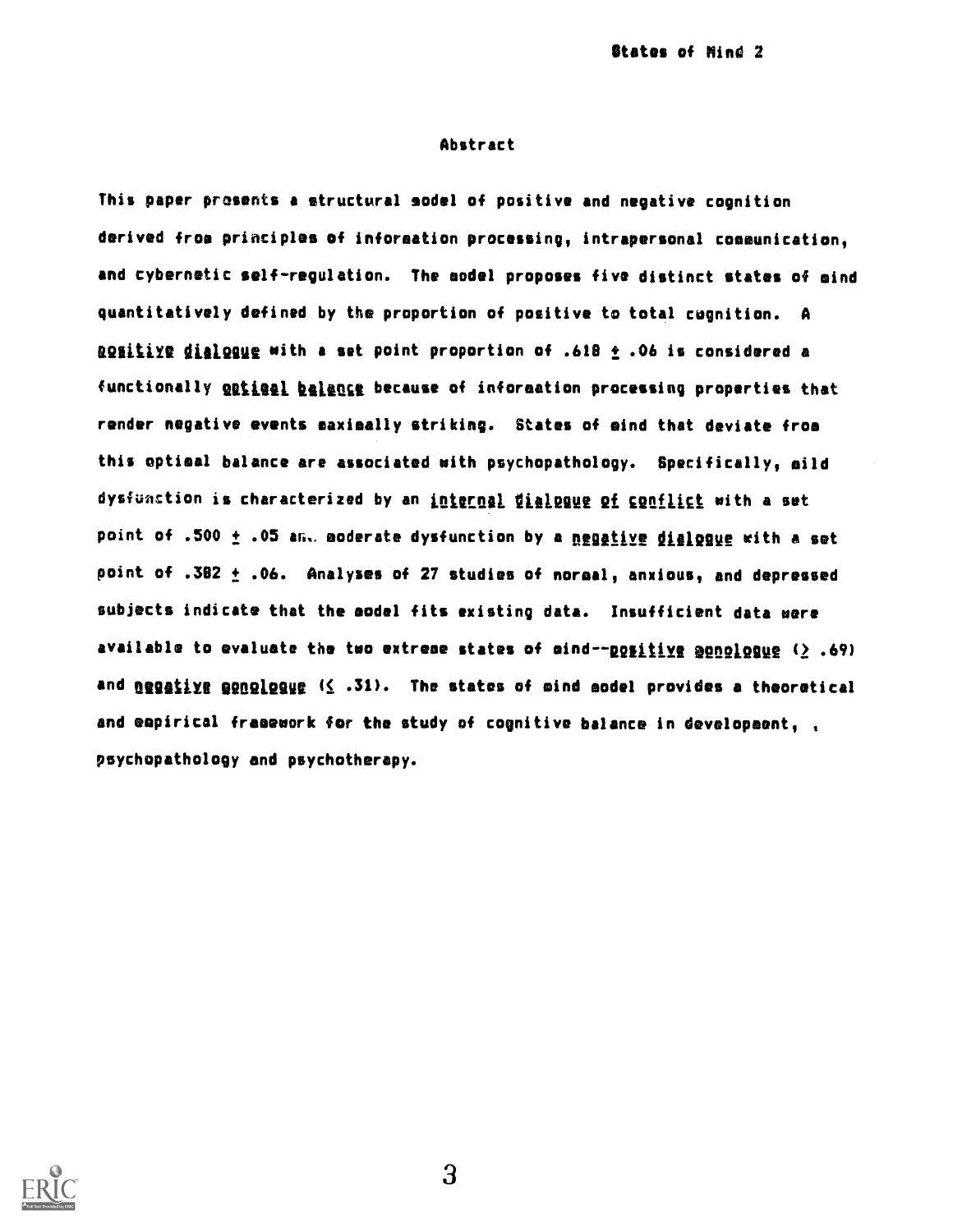States of Mind Models Anxiety, Depression, and Coping dith Stress

The structural odel of positive and negative states of oind draws upon principles of information processing (Garner, 1962), cybernetic self-regulation (Carver & Scheier, 1981) and intrapersonal communication (Meichenbaum, 1977), as well as on the less familiar °golden section hypothesis° (Adams-debber, 1982; Berlyne, 1971). The purpose of the prasent paper is to elaborate upon the information processing principles that underlie the model and to review the empirical support for the model derived from 27 studies of anxiety, depression, and coping with stress.

The golden section hypothesis, which is central to the model, holds that °while ue construe most events positively, we atteapt to create a harmony between positive and negative events such that the latter make a maximal contribution to the whole" (Benjafield & Adams-Webber, 1976, p. 14). This hypothesis suggests that an **@ptigal balance** of positive and negative cognition characterizes effective psychological functioning.

As depicted in Figure 1, the golden section can be defined by that point (C) on a line (AB) that divides it into two segaents such that the ratio of the smaller segment (CB) to the larger segment (AC) is equal to the ratio of of the larger segment (AC) to the whole line (AB). The equality of these ratios is achieved only when the larger segment is .618 and the smaller segment .382 of the line (.382/.618 = .618/1.00). The golden section has eany unique mathematical properties, has been observed in nature, and has been incorporated into the design of artistic and architectural works. Extending the golden section hypothesis to interpersonal judgeents, social psychologists deacnstrated experimentally that when people differentiate things into two, they do BO in a way that approximates the golden section (See Adams-debber, 1982 for review).

Berlyne (1971), based on the work of Frank, argued that the importance of

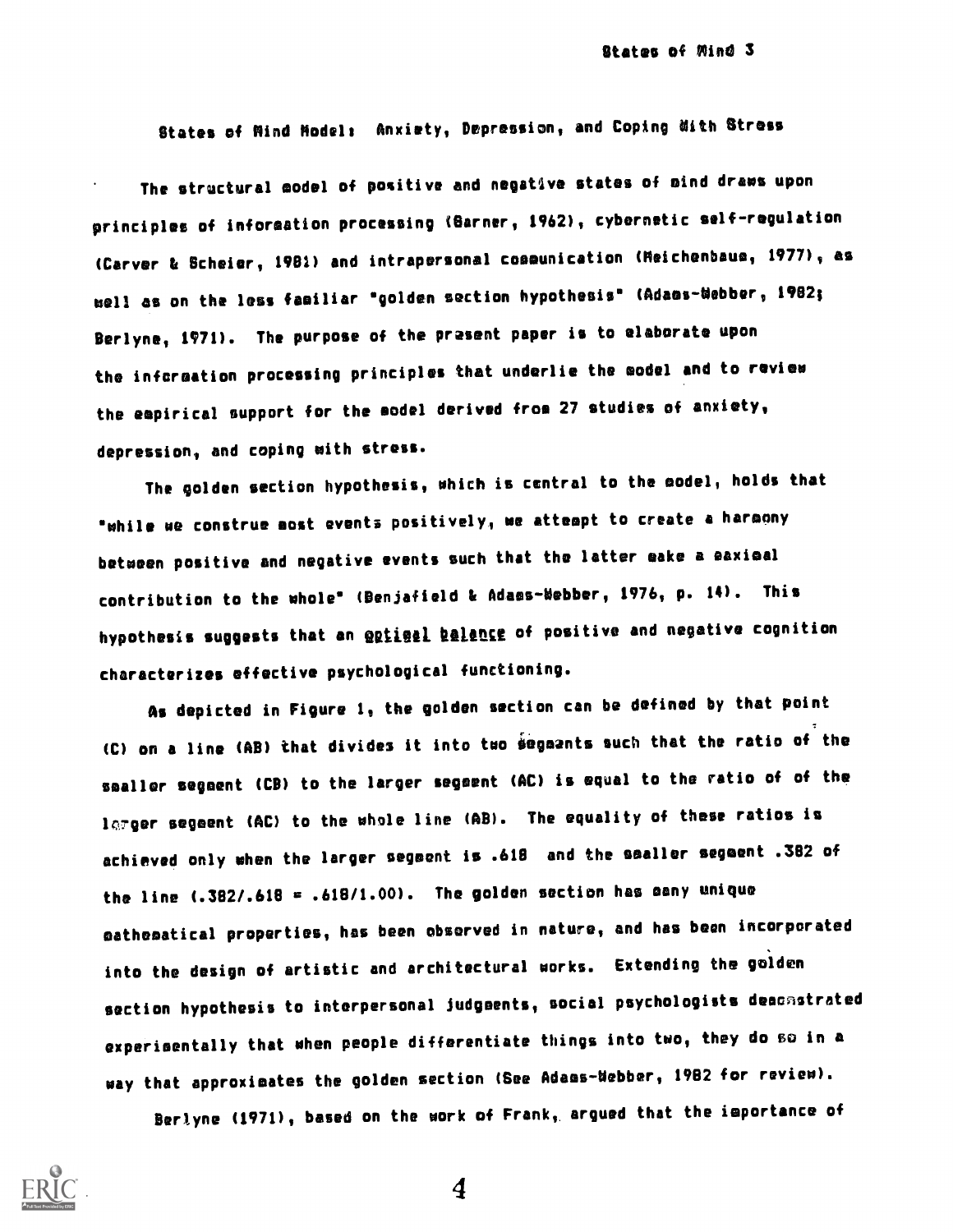the golden section may be explained by the concept of Bicikingnegg--the contribution of a class of elements to average uncertainty or information content. The psychological impact of a particular category of information elements depends on both its information content and its relative frequency of occurrence. Thus, an index of stritingness can be obtained by combining these two concepts into the formula,  $R_i \log_2 1/Q_i$ , where  $R_i$  represents the relative frequency or probability of occurrence of a particular category of information eleeents or signals (i), and log<sub>2</sub> 1/g<sub>i</sub> stands for the information content of that particular category. By summing the product of these two terms  $(\rho_i \log_2$  $1/\rho_i$ ) over all categories of information elements, one obtains the measure of average uncertainty or average information  $(\Sigma_{R_i}$ log<sub>2</sub> 1/ $_{R_i}$ ) that is fundamental to information theory (cf. Barner, 1962). The maximum contribution of an information element to average uncertainty ( $\mathbf{g_i}$ log<sub>2</sub> 1/ $\mathbf{g_i}$  = .531) occurs when its relative frequency of occurrence is about 37 percent ( $\rho_i$  = .368). Thus, the psychological strikingness or salience of a category of information is optimal when the frequency of that category relative to other categories (37 versus 63 perecent) approximates the frequency of the minor relative to the major element in the golden section (38 versus 62 percent). In terms of adaptation, an optimal information processing strategy would be one that organized cognition according the golden section, therby allouing negative, threatening events to be maximally striking (Adams-Webber, 1982). Inile social psychologists have demonstrated that presumably normal individuals balance their interpersonal judgeents according to the golden section, we were interested in modeling positive-negative balance in the internal dialogue pith functional and dysfunctional groups defined according to clinical criteria (Schwartz & 8aramoni, 1986).

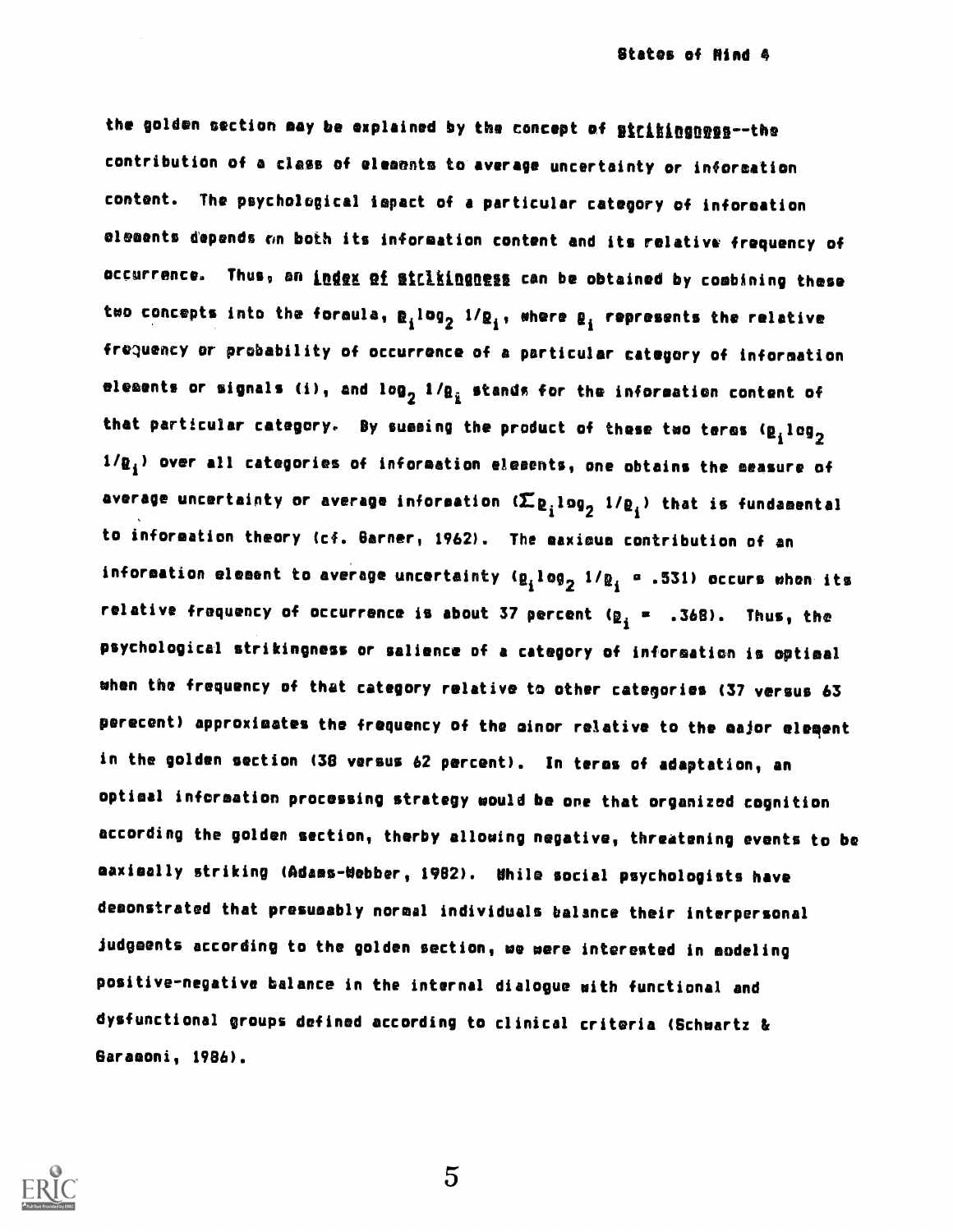#### States of Nind Defined

The states of mind model proposes five distinct sigtes of mind (SOM) conceptualized within an intrapersonal communication framework and utilizing as a variable the balance of positive to total cognition or  $P/(P + M)$  (See Figure 2). Three SOMs--agaitive dialogue, internal dialogue of conflict, and necative figIgggg--are dialogic in form because they capture the dialectical interaction between positive and negative thoughts. Two SOMs--positive agaalogge and negative agnologue--are monologic in form because in these extreme SOMs positive or negative cognitions predosinate to such an extent that the dialectical process is relatively abandoned.

The dialogic SOMs are defined in terms of both specific cognitive-affective set points and by ranges that surround the set point; the aonologic SONs do not have set points and are thus defined in teres of ranges alone. The set point notion is based on the idea that cybernetically controlled systems strive to maintain a fixed reference value (cf. Carver & Scheier, 1981). when discrepancies are detected, self-regulatory processess are initiated to restore the lost balance--a process analogous to the maintenance of homeostasis in body  $\mathbf{1}$ systems such as temperature (cf. Cannon, 1932) (See Figure 3).

The SON model proposes that humans monitor their thoughts and feelings- presumably at the level of both automatic and controlled processing (Schneider & Shiffrin, 1977)--in order to maintain the balance of positive and negative elements defined by their set point. According to the SON model, functional individuals strive to maintain a set point of .618, the golden section proportion; lasting deviations in'either direction from this optimal balance are hypothesized to represent increasing degrees of dysfunction.

The respective set points and ranges for each SON are quantitatively defined by the proportion of positive to total cognition, or  $P/(P + M)$ , which is the same measure that has been coployed in the golden section literature and

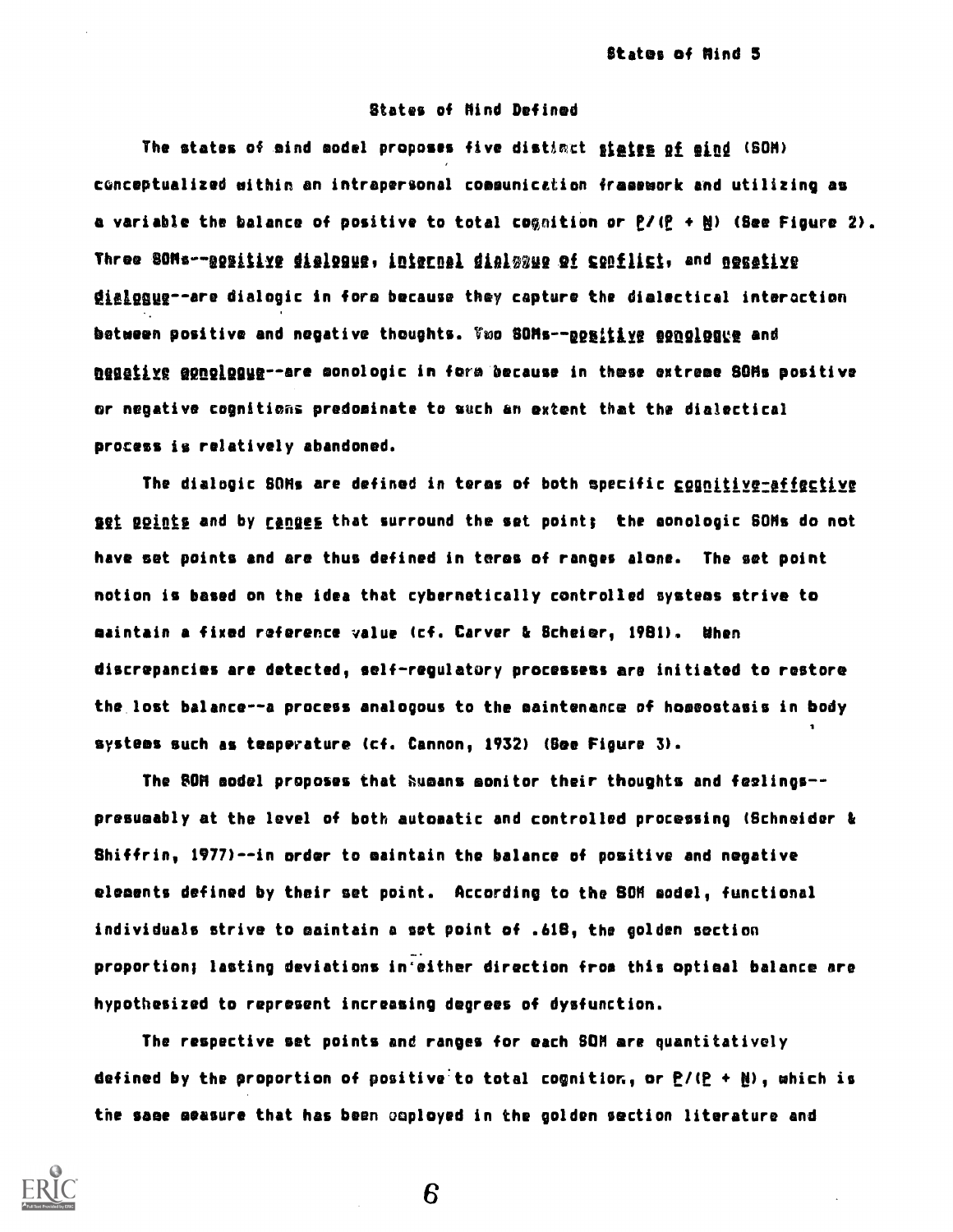represents the probability or frequency term  $(g_i)$  for positive information in the formula for average uncertainty  $(\sum_{i=1}^n log_{2}p_i)$  in information theory. Drawing upon these concepts, we aodeled a dichotomous distribution of positive (P) and negative  $(\frac{N}{2})$  cognitions to describe the relation between the SON proportion (P/(P + H), average uncertainty ( $\Sigma$ g log<sub>2</sub> 1/g<sub>1</sub>),  $\mathbb{P}^{p \leq 1 \leq k \leq 1}$  ve strikingness (g(P) log<sub>2</sub> 1/@{P)], and negative strikingness [@{N} log<sub>2</sub> 1/@{#}] (Baramoni & Schwartz, 1986). These relationships are depicted in Figure 4, which plots values of average uncertainty, positive strikingness, and negative strikingness as a function of values of SON proportion. Negative strikingness, which was discussed earlier, is an index of the salience of negative information. Similarly, positive strikingness is introduced here to represent the psychological impact or salience of positive information. Average uncertainty in this dichotomous distribution equals the sum of strikingness indices for positive and negative cognitions.

As can be seen in Figure 4, five values of the SON proportion variable (0.0, .37, .50, .63, 1.0)--which correspond closely to the five SONs--are associated with one or more unique properties that emerge on curves plotted for average uncertainty and strikingness indices. When the BON proportion equals . 63 (near .62, the positive dialogue set point), negative strikingness is maxioal. When the SON proportion equals .37 (near .38, the negative dialogue set point), positive strikingness is eaximal. When the SOM proportion equals . 50 (the internal dialogue of conflict set point), average uncertainty is maximal, and only at this point are the indices of positive and negative strikingness equal. As the BON proportion approaches zero (negative monologue), average uncertainty is reduced rapidly toward zero, with larger reductions in positive relative to negative strikingness. Finally, as the SON proportion approahces 1.0 (positive monologue), average uncertainty is also reduced rapidly

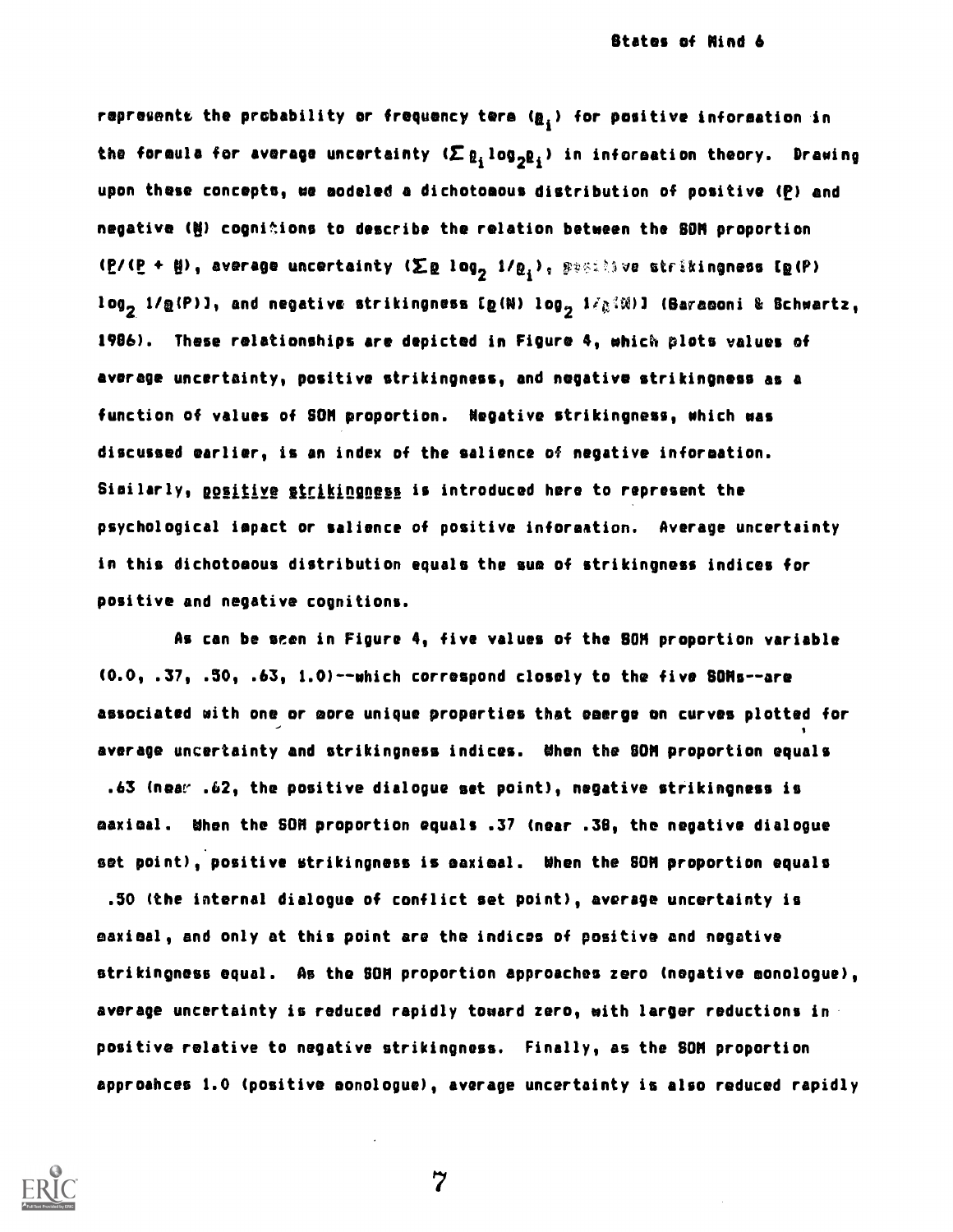toward zero, but with larger reductions in negative relative to positive strikingness.

Based on these inforsation processing foraelations, the clinical significance of each state aind can be elaborated. The gositive dielogue is hypothesized to be the optimal SON for coping with stress and psychological adaptation because it allows the individual to maintain a general)y positive state of cognition and affect, while remaining maximally attentive to threat. Clinically, the positive dialogue characterizes the well adjusted person whose internal dialogue, while positively balanced, contains enough °negative' thought to remain realistically cautious. The negetive dielegue represents a rotation of the °preferred° fore of the positive dialogue (1 - .618 s .382). Based on tho Gestalt concept of pattern googness, when a given fors is preferred, there is also a preference for the systematic rotations of this form (cf. Garner, 1974). Structurally, the negative dialogue is similar to the positive eialogue, but contains predominantly negative cognitions and affects. Clinically, the negative dialogue characterizes moderately anxious or depressed persons.

The symmetrically balanced internal dislague of conflict is empirically grounded in Schwartz and Sottean's (1976) finding that nonassertives were characterized by equal amounts of positive and negative self-statements (cf. Schwartz, in press). Since each positive thought or feeling is balanced by <sup>a</sup> corresponding negation, the internal dialogue of conflict results in conflict and stasis. Clinically, this SON is associated with mild dysfunctional states.

The gositiye agoologue exceeds the optical balance of positive thoughts and feelings specified by the golden section proportion. Although the increased positivity may be immediately reinforcing, in the long run threatening events may go unnoticed leaving the individual vulnerable to danger. Clinically, the positive monologue is exemplified by certain forms of hypooania and mania. The negetiye @gnglpgue is characterized by undiluted negativity, typically

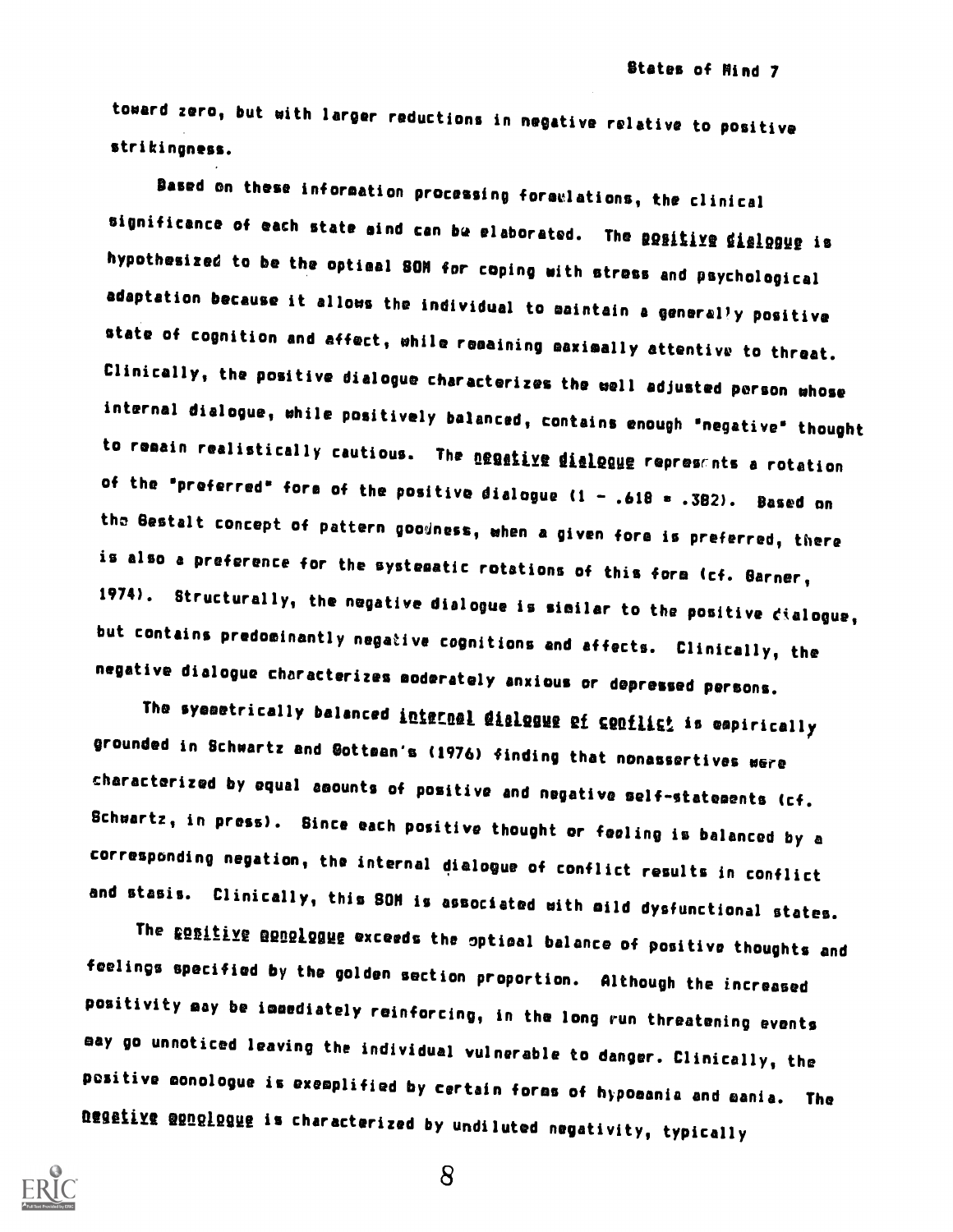associated with severe psychopathology such as profound depression or acute panic. Because they lack set points, both the positive and negative monologues are considered less stable than the dialogic SOMs; because they are extreae, they should be less frequently encountered.

Schnartz and Baramoni (1984, 1986) identified 27 empirical studies that reported positive and negative cognition data suitable to evaluate the SOM aodel. These studies included aultiple types of disorder (i.e., anxiety, depression, and coping with stress), types of cognitive constructs (i.e., internal dialogue and memory/free association), types of study (i.e., group contrast and psychotherapy outcome), and types of cognitive assessment techniques (i.e., recognition and production) (See Table 1).

Consistent with the aodel, functional sasples were characterized by a positive dialogue, aildly dysfunctional samples by an internal dialogue of conflict and aoderately dysfunctional samples by a negative dialogue (Sce Figure 5). Specifically, the obtained sean SOM proportion for functional sasples was .630, which did not differ signficantly from the positive dialogue set point of .618 (95% Conf. Int.  $\approx$  .609 - .651); the overall sean 80M for  $\cdot$ dysfunctionals of .455 did differ significantly (95% Conf. Int. = .427 - .484). For mild dysfunctionals, the obtained mean proportion of .489 did not differ from the IDC set point of .500 (95% Conf. Int.  $=$  .470 - .507). For eoderate dysfunctionals, the obtained 80M proportion of .374 did not differ from .382, the negative dialogue set point (95% Conf. Int. = .307 - .440). The obtained ranges, defined by the mean of each 80M category plus and minus one standard deviation, also corresponded closely to the theoretical ranges (See Table 2).

Additional analyses revealed that these results obtained across modes of cognition (i.e., internal dialogue versus self-referent memory--see Table 3);

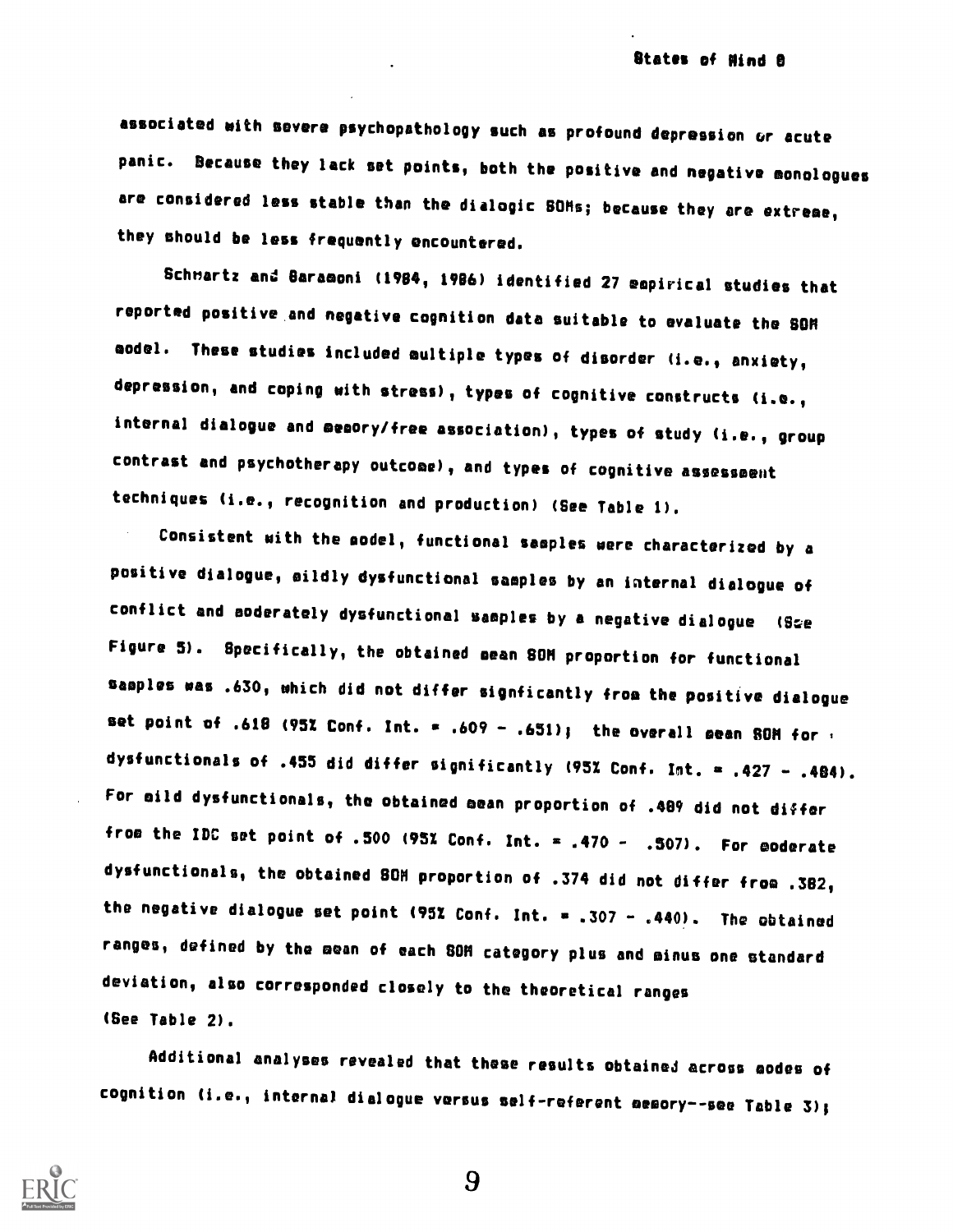$\blacksquare$ 

nature of clinical disorder (i.e., depression and anxiety--see Table 4); type of study (i.e., group contrast versus psychotherapy outcose--see Table 5); and types of cognitive assessment (i.e., inventory versus production--see Table 6).

These findings support the following conclusions:

1. An optigel belance of positive and negative counition is associated with gffgctive psychological functioning. Specifically, functional individuals are characterized by a positive dialogue (.618), mild dysfunctionals by an internal dialogue of conflict (.500), and coderate dysfunctionals by a negative dialogue  $(.382).$ 

2. Analagous to homeostatic body systems, positive and negative states of mind appear to be governed by a cognitive-affective set point that cybernetically regulates equilibrium with considerable precision.

3. Bidiaensional assesseent strategies that integrate positive and negative cognitions are conceptually and eapirically warranted.

4. The SOM godel provides a guiding theoretical framesork for future study of the role of cognitive balance in development, psychopathology, and the process of change in psychotherapy.

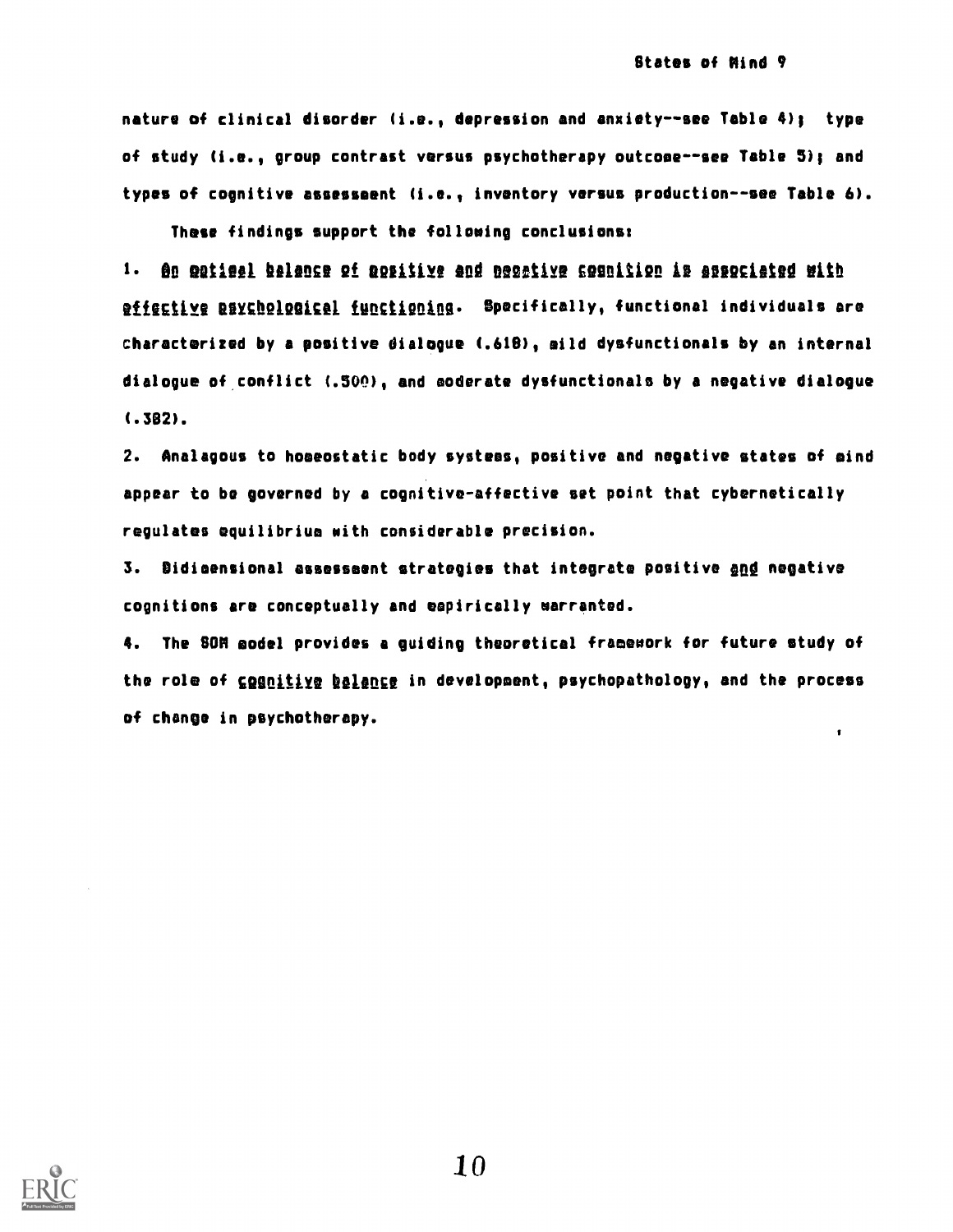#### References

Adams-Webber, J.R. (1982). Assiailation and contrast in personal judgment: The dichotomy corollary. In J.C. Mancuso & J.R. Adams-Webber (Eds.), The

SPOSICHING Decsoning, 96-112). New York: Praeger.

Benjafield, J., & Adams-Wabber, J.R. (1976). The golden section

hypothesis. British Journal of Paychology, 67, 11-15.

Berlyne, D.E. (1971). Aggibgiics and paychobiology. New York: McGraw-Hill.

Cannon, W.B. (1932). The winder of the body. New York: Norton.

- Garamoni, G.L., & Schwartz, R.M. (1986). The golden section hypothesis and beyondi leelications of information theory for psychopathologic states of eind. Unpublished manuscript.
- Garmer, W.R. (1962). Wheerteinty and structure as esychological concepts. New York: Wiley.
- Barner, M.R. (1974). Ihe processing of information and structure. Potomac, ND.: Erlbaua.
- Meichenbaum, D. (1977). Geenitivezbehavior modifications An intestative approach. New York: Plenua.
- Schneider, W., & Shiffrin, R.M. (1977). Controlled and automatic human information processing: I. Detection, mearch, and attention. Psychological Review. 84, 1-66.
- Schwartz, R.M. (in press). The internal dialogue: On the asyonetry between positive and negative coping thoughts. Cognitive Iberapy and Research. Schwartz, R.M., & Baramoni, B.L. (1984, November). The internal dialogue
- and anxiety: Asymmetries between positive and negative coping thoughts. In L. Michelson (Chair), Cognitive-behavioral assosseent and treaternt of @ejpc enxiety disprders: Current strategies and future perspectives. Syaposium conducted at the meeting of the Association for the Advancement of

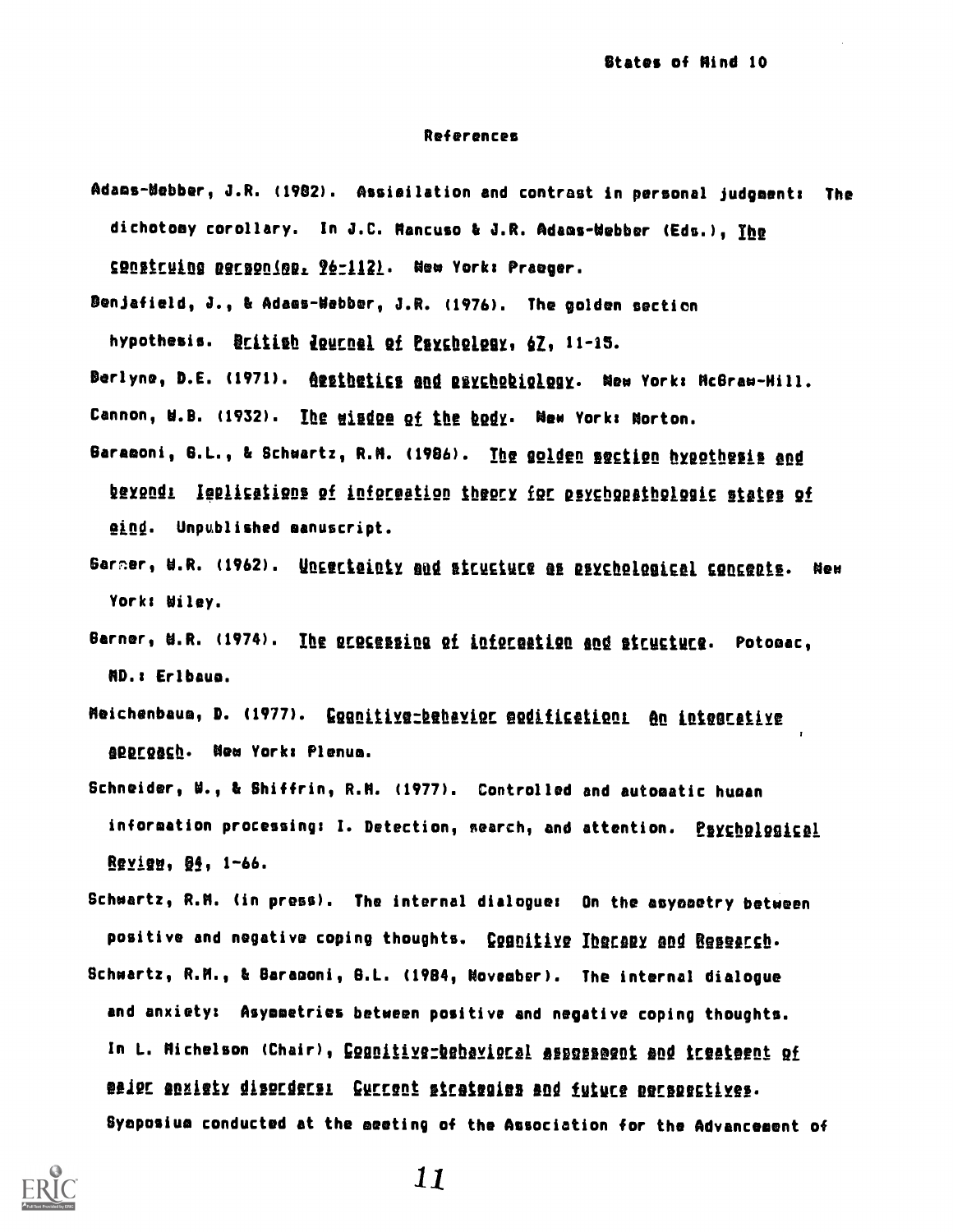$\mathbf{r}$ 

Behavior Therapy, Philadelphia.

- Schwartz, R.M., & Saramoni, G.L. (1986). A structural model of positive and negative states of mind: Asymaetry in the internal dialogue. In P.C. Kendall (Ed.), Advances in coanitive-behavioral research and therapy 1901, 5, ee, 1-62). New York: Academic Press.
- Schwartz, R.H., & Bottman, J.H. (1976). Toward a task analysis of assertive behavior. <u>Journal of Consulting and Clinical Psychology</u>, 44, 910-920.

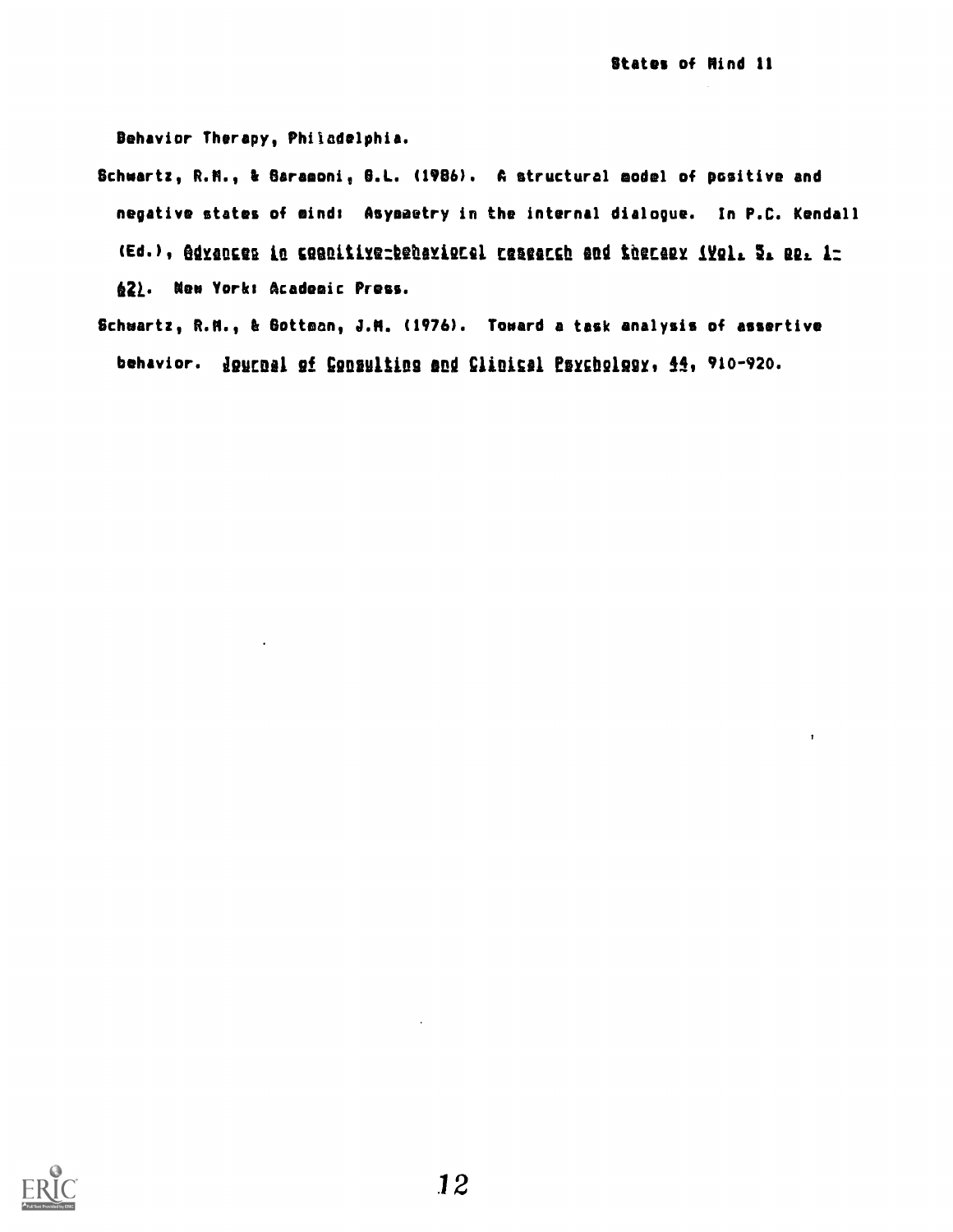#### Table 1.

 $\ddot{\phantom{1}}$ 

#### Characteristics of Cases

|                          |                |                              |                     | Dysfunctional cases |                         |                  |
|--------------------------|----------------|------------------------------|---------------------|---------------------|-------------------------|------------------|
| Characteristic           | No.<br>studies | No.<br>cases                 | Functional<br>cases | Total               | Mild                    | Mod              |
|                          |                | Type of cognitive construct  |                     |                     |                         |                  |
| Internal dialogue        | 19             | 43                           | 22                  | 21                  | 18                      | 3                |
| Memory/free association  | 8              | 20                           | 10                  | 10                  | $\overline{\mathbf{4}}$ | 6                |
|                          |                | Type of study                |                     |                     |                         | $\bullet$        |
| All studies              | 27             | 63                           | 32                  | 31                  | 22                      | $\boldsymbol{9}$ |
| Group contrast           | 22             | 48                           | 24                  | 24                  | 17                      | $\overline{7}$   |
| Psychotherapy            | 5              | 15                           | 8                   | $\overline{7}$      | 5                       | $\overline{c}$   |
|                          |                | Type of disorder             |                     |                     |                         |                  |
| Anxiety                  | 16             | 37                           | 19                  | 18                  | 16                      | $\mathbf{2}$     |
| Depression               | 9              | 20                           | 10                  | 10                  | 4                       | 6                |
| Miscellaneous            | 3              | 6                            | 3                   | 3                   | $\mathbf{2}$            | $\mathbf{1}$     |
|                          |                | Type of cognitive assessment |                     |                     |                         |                  |
| Recognition              | 15             | 35                           | 18                  | 17                  | 15                      | $\mathbf{2}$     |
| Production               | 12             | 28                           | 14                  | 14                  | $\overline{7}$          | $\overline{7}$   |
|                          |                |                              |                     |                     |                         |                  |
| Self-statement inventory | 11             | 27                           | 14                  | 13                  | 13                      | 0                |
| Other                    | 16             | 36                           | 18<br>$\sim$        | 18                  | 9                       | 9                |
|                          |                |                              |                     |                     |                         |                  |

 $\bar{\chi}$ 

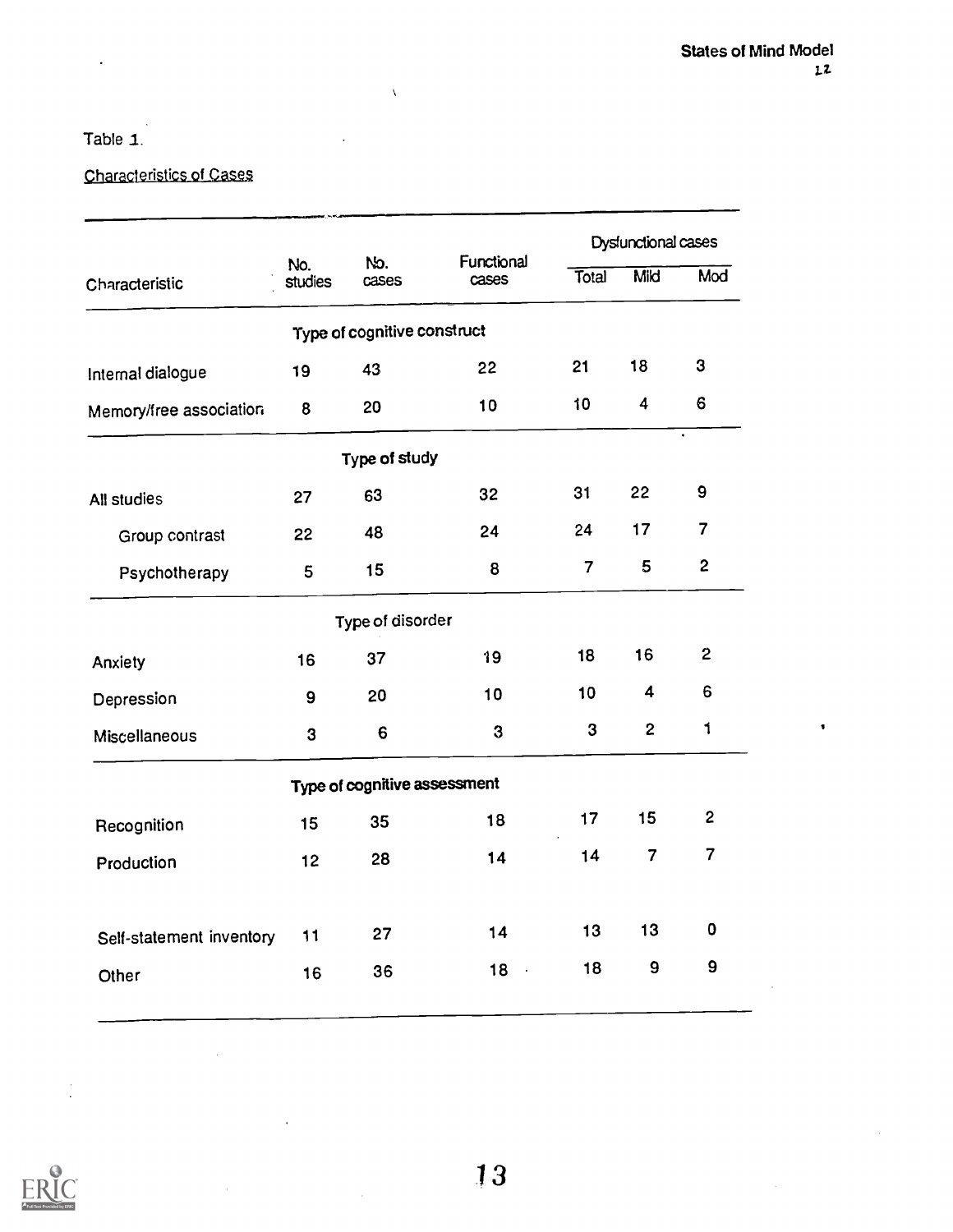$\overline{\phantom{a}}$ 

#### Table 2.

#### Comparisons of Theoretical and Obtained State of Mind (SOM) Values for

#### functional and Dysfunctional Cases

| <b>State</b><br>оf | Theoretical values | Comparison    | No.   | Obtained values | 95 percent<br>confidence |
|--------------------|--------------------|---------------|-------|-----------------|--------------------------|
| Mind               | SOM range          | group         | cases | $M \pm SD$      | interval                 |
| Positive           |                    | Functional    | 32    | $.630 \pm .059$ | $.609 - .651$            |
| Dialogue           | $.618 \pm .06$     | Dysfunctional | 31    | $.455 \pm .078$ | $.427 - .484$            |
| Internal           |                    |               |       |                 |                          |
| Dialogue           |                    | Mildly        |       |                 |                          |
| of Conflict        | $.500 \pm .05$     | dysfunctional | 22    | $.489 \pm .043$ | $.470 - .507$            |
| <b>Negative</b>    |                    | Moderately    |       |                 |                          |
| Dialogue           | $.382 \pm .06$     | dysfunctional | 9     | $.374 \pm .087$ | $.307 - .440$<br>1       |

 $\ddot{\phantom{a}}$ 



 $\ddot{\phantom{a}}$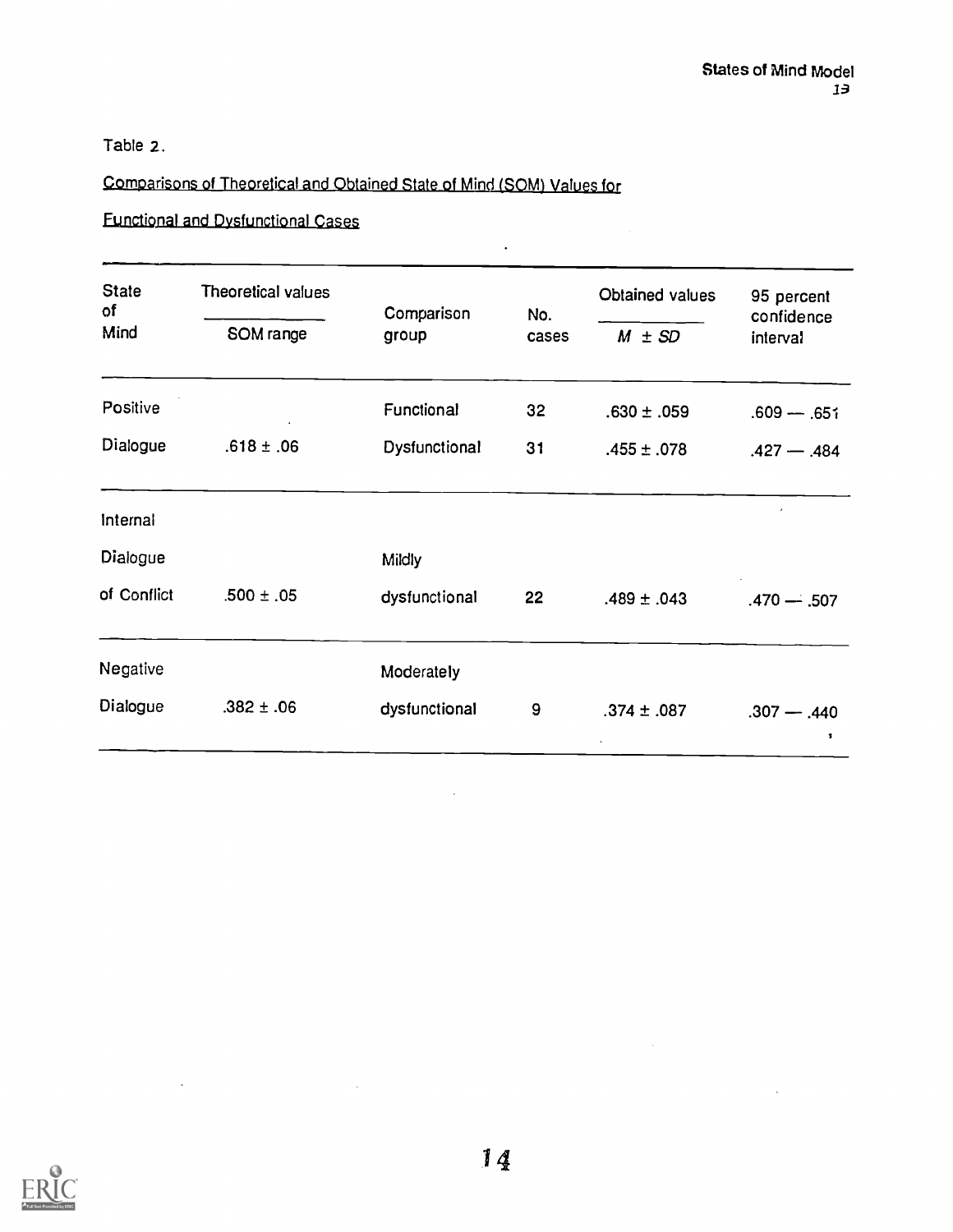$\mathbf{I}$ .

Table 3

#### risons of Theoretical and Obtained State of Mind (SOM) Values for Cases Assessed for

#### pifferent Types of Cognitive Constructs

| Group/<br>No.<br>confidence<br>Cognitive construct<br>Cases<br>M.<br>$±$ SD<br>interval<br>Comparisons with Positive Dialogue (.618 $\pm$ .06)<br>Functional<br>Internal dialogue<br>22 <sub>2</sub><br>$.624 \pm .059$<br>$.598 - .650$<br>Self-referent memory/<br>free association<br>10 <sub>1</sub><br>$0.43 \pm .059$<br>$.601 - .685$<br>Dysfunctional<br>Internal dialogue<br>21<br>$.460 \pm .080$<br>$.423 - .496$ |
|------------------------------------------------------------------------------------------------------------------------------------------------------------------------------------------------------------------------------------------------------------------------------------------------------------------------------------------------------------------------------------------------------------------------------|
|                                                                                                                                                                                                                                                                                                                                                                                                                              |
|                                                                                                                                                                                                                                                                                                                                                                                                                              |
|                                                                                                                                                                                                                                                                                                                                                                                                                              |
|                                                                                                                                                                                                                                                                                                                                                                                                                              |
|                                                                                                                                                                                                                                                                                                                                                                                                                              |
|                                                                                                                                                                                                                                                                                                                                                                                                                              |
|                                                                                                                                                                                                                                                                                                                                                                                                                              |
| Self-referent memory<br>free association<br>10<br>$.446 \pm .076$<br>$.392 - .501$                                                                                                                                                                                                                                                                                                                                           |
| Comparisons with Internal Dialogue of Conflict (.500 $\pm$ .05)                                                                                                                                                                                                                                                                                                                                                              |
| Mildly dysfunctional                                                                                                                                                                                                                                                                                                                                                                                                         |
| Internal dialogue<br>18<br>$.487 \pm .038$<br>$.468 - .506$                                                                                                                                                                                                                                                                                                                                                                  |
| Self-referent memory/<br>free association<br>$\overline{\mathbf{4}}$<br>$.495 \pm .065$<br>$.390 - .599$                                                                                                                                                                                                                                                                                                                     |
| Comparisons with Negative Dialogue $(.382 \pm .06)$                                                                                                                                                                                                                                                                                                                                                                          |
| Moderately dysfunctional                                                                                                                                                                                                                                                                                                                                                                                                     |
| Internal dialogue<br>3<br>$.293 \pm .061$<br>$.143 - .444$                                                                                                                                                                                                                                                                                                                                                                   |
| Self-referent memory/<br>free association<br>6<br>$.414 \pm .069$<br>$.342 - .486$                                                                                                                                                                                                                                                                                                                                           |

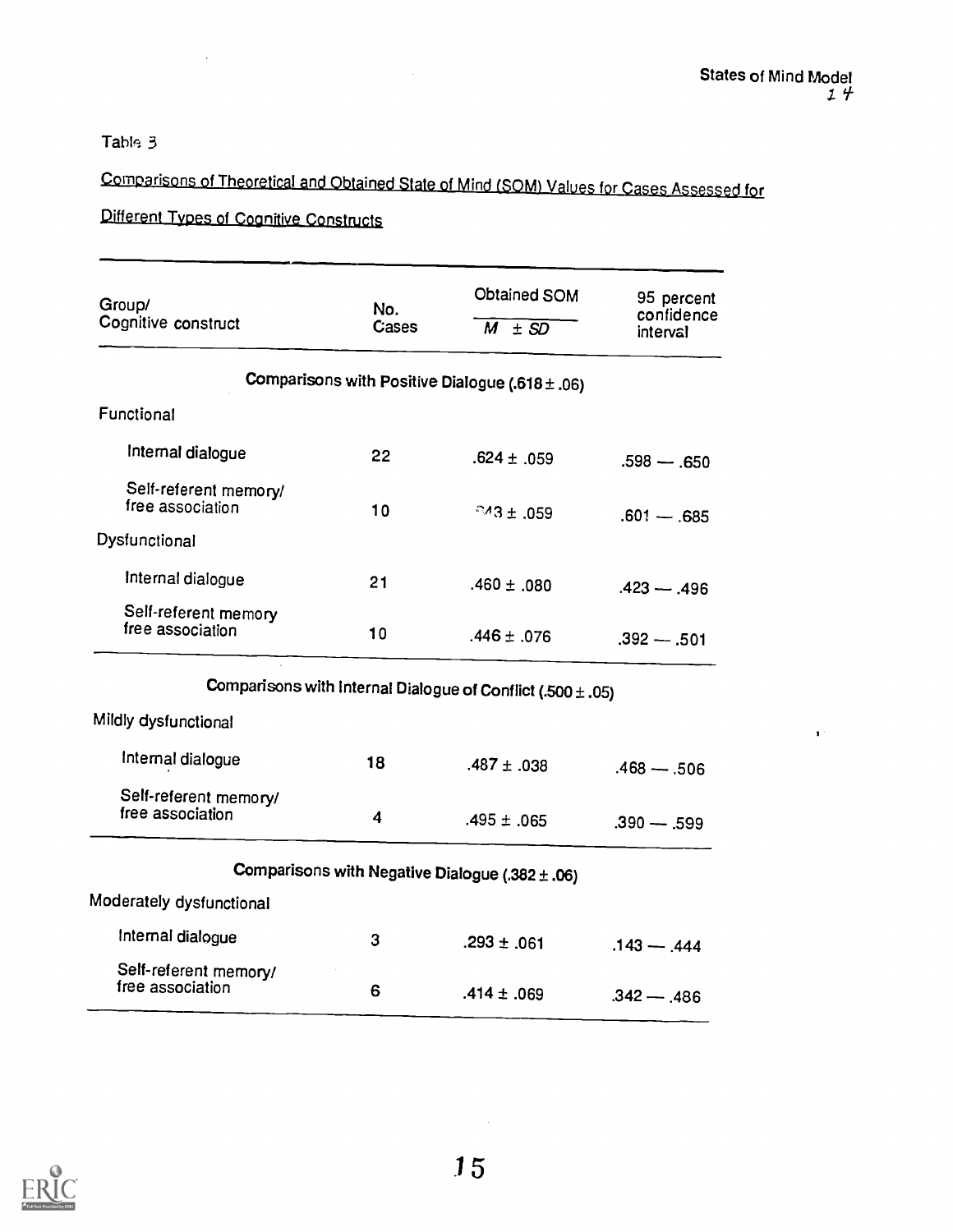$\pmb{\mathsf{s}}$ 

Table  $4$ 

#### Comparisons of Theoretical and Obtained State of Mind (SOM) Values for

 $\ddot{\phantom{0}}$ 

#### Different Types of Disorders

| No.<br>$M \pm SD$<br>Cases<br>interval<br>Comparisons with Positive Dialogue (.618 $\pm$ .06)<br>Nonanxious<br>19<br>$.624 \pm .063$<br>Nondepressed<br>10 <sub>1</sub><br>$.646 \pm .059$<br>Anxious<br>18<br>$.462 \pm .080$<br>Depressed<br>10<br>$.445 \pm .078$<br>Comparisons with Internal Dialogue of Conflict (.500 $\pm$ .05)<br>16<br>$.486 \pm .039$<br>4<br>$.495 \pm .065$<br>Comparisons with Negative Dialogue (.382 $\pm$ .06) |                                 | Obtained SOM | 95 percent    |  |
|-------------------------------------------------------------------------------------------------------------------------------------------------------------------------------------------------------------------------------------------------------------------------------------------------------------------------------------------------------------------------------------------------------------------------------------------------|---------------------------------|--------------|---------------|--|
|                                                                                                                                                                                                                                                                                                                                                                                                                                                 | Type of disorder                |              | confidence    |  |
|                                                                                                                                                                                                                                                                                                                                                                                                                                                 |                                 |              |               |  |
|                                                                                                                                                                                                                                                                                                                                                                                                                                                 | Functional                      |              |               |  |
|                                                                                                                                                                                                                                                                                                                                                                                                                                                 |                                 |              | $.593 - .654$ |  |
|                                                                                                                                                                                                                                                                                                                                                                                                                                                 |                                 |              | $.604 - .688$ |  |
|                                                                                                                                                                                                                                                                                                                                                                                                                                                 | Dysfunctional                   |              |               |  |
|                                                                                                                                                                                                                                                                                                                                                                                                                                                 |                                 |              | $.422 - .502$ |  |
|                                                                                                                                                                                                                                                                                                                                                                                                                                                 |                                 |              | $.388 - .501$ |  |
|                                                                                                                                                                                                                                                                                                                                                                                                                                                 |                                 |              |               |  |
|                                                                                                                                                                                                                                                                                                                                                                                                                                                 | Mildly anxious                  |              | $.465 - .506$ |  |
|                                                                                                                                                                                                                                                                                                                                                                                                                                                 | Mildly depressed                |              | $.390 - .599$ |  |
|                                                                                                                                                                                                                                                                                                                                                                                                                                                 |                                 |              |               |  |
| $\mathbf{2}$<br>.270 $\pm$ .064                                                                                                                                                                                                                                                                                                                                                                                                                 | Moderately anxious <sup>a</sup> |              |               |  |
| 6<br>$.411 \pm .072$                                                                                                                                                                                                                                                                                                                                                                                                                            | Moderately depressed            |              | $.336 - .486$ |  |

a Too few cases to compute confidence intervals.

 $\hat{\mathcal{A}}$ 



 $\sim 10^6$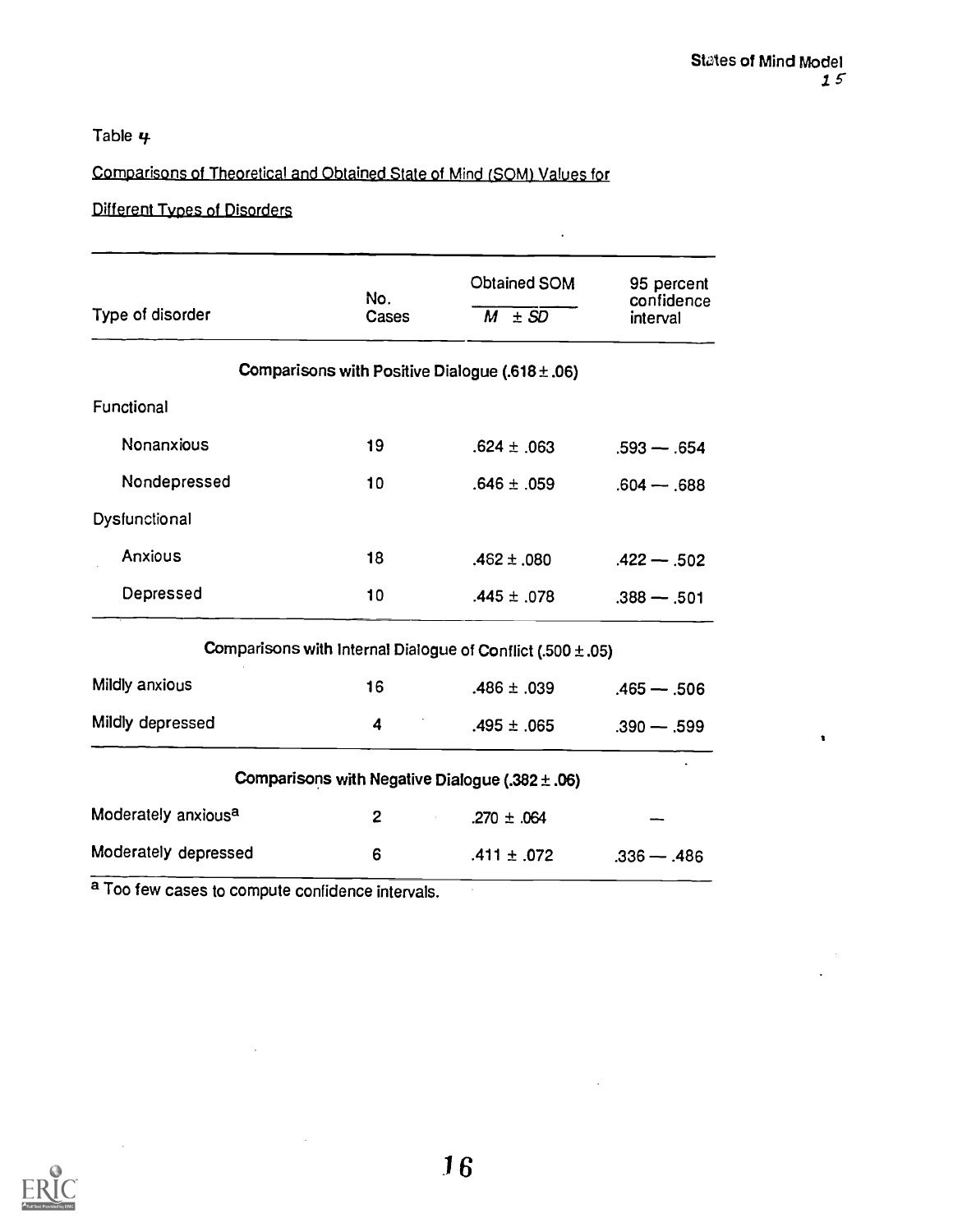$\bullet$ 

 $\bar{z}$ 

Table 5

 $\sim$   $\sim$ 

#### Comparisons of Theoretical and Obtained State of Mind (SOM) Values for Cases from

#### Different Types of Studies

 $\ddot{\phantom{a}}$ 

|                            | No.<br>Cases   | Obtained SOM                                                | 95 percent<br>confidence |
|----------------------------|----------------|-------------------------------------------------------------|--------------------------|
| Type of disorder           |                | $M \pm SD$                                                  | interval                 |
|                            |                | Comparisons with Positive Dialogue (.618 $\pm$ .06)         |                          |
| Functional                 |                |                                                             |                          |
| Group contrast             | 24             | $.646 \pm .056$                                             | $.622 - .670$            |
| Psychotherapy              | 8              | $.582 \pm .040$                                             | $.548 - .616$            |
| Dysfunctional              |                |                                                             |                          |
| Group contrast             | 24             | $.466 \pm .067$                                             | $.437 - .494$            |
| Psychotherapy              | $\overline{7}$ | $.419 \pm .106$                                             | $321 - 0.517$            |
|                            |                | Comparisons with Internal Dialogue of Conflict (.500 ± .05) |                          |
| Mildly dysfunctional       |                |                                                             |                          |
| Group contrast             | 17             | $.492 \pm .048$                                             | $.467 - .516$            |
| Psychotherapy              | 5              | $.478 \pm .015$                                             | $.459 - .498$            |
|                            |                | Comparisons with Negative Dialogue (.382 $\pm$ .06)         |                          |
| Moderately dysfunctional   |                |                                                             |                          |
| Group contrast             | 7              | $.403 \pm .069$                                             | $.340 - .467$            |
| Psychotherapy <sup>a</sup> | $\overline{c}$ | $270 \pm .064$                                              |                          |



 $\ddot{\phantom{1}}$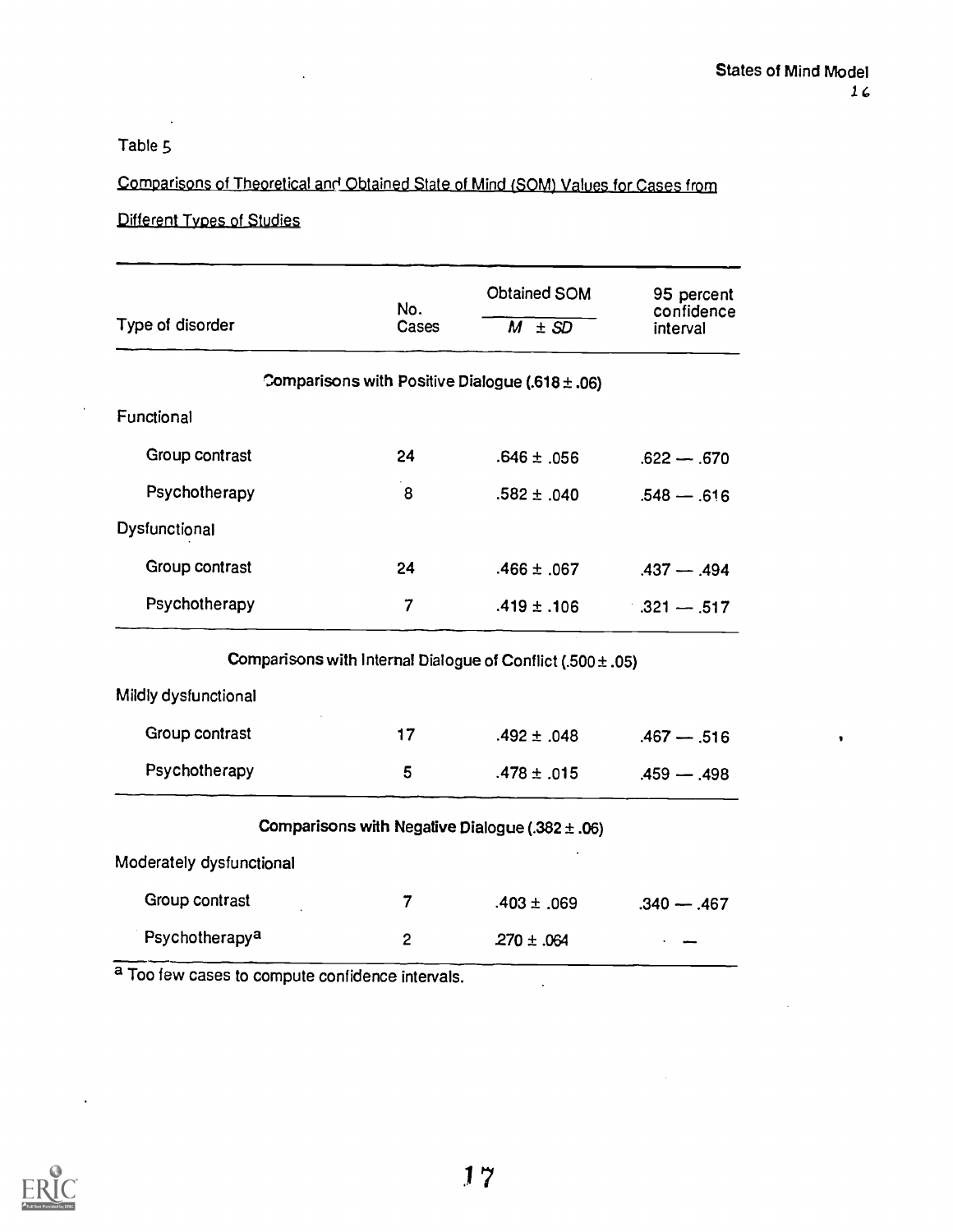Table  $\mathcal L$ 

#### Comparisons of Theoretical and Obtained State of Mind (SOM) Values for Cases

#### Classified According to Type of Cognitive Assessment Method Employed

| Group/<br>Cognitive assessment method    | No.<br>Cases         | <b>Obtained SOM</b><br>$M \pm SD$                               | 95 percent<br>confidence<br>interval |
|------------------------------------------|----------------------|-----------------------------------------------------------------|--------------------------------------|
|                                          |                      | Comparisons with Positive Dialogue (.618 $\pm$ .06)             |                                      |
| Functional                               |                      |                                                                 |                                      |
| Recognition<br>Production                | 18<br>14             | .627 ± .062<br>$.634 \pm .056$                                  | $.596 - .658$<br>$.602 - .667$       |
| Self-statement inventory<br><b>Other</b> | 14<br>18             | $.607 \pm .046$<br>$.648 \pm .063$                              | $.580 - .634$<br>$.616 - .679$       |
| Dysfunctional                            |                      |                                                                 |                                      |
| Recognition<br>Production                | 17<br>14             | $.481 \pm .049$<br>$.424 \pm .096$                              | $.456 - .506$<br>$.369 - .479$       |
| Self-statement inventory<br>Other        | 13<br>18             | $.498 \pm .030$<br>$.424 \pm .088$                              | $.480 - .516$<br>$.381 - .468$       |
|                                          |                      | Comparisons with Internal Dialogue of Conflict (.500 $\pm$ .05) |                                      |
| Mildly dysfunctional                     |                      |                                                                 |                                      |
| Recognition<br>Production                | 15<br>7              | $.492 \pm .033$<br>$.481 \pm .061$                              | $.474 - .510$<br>$.424 - .537$       |
| Self-statement inventory<br>Other        | 13<br>9              | $.498 \pm .030$<br>.475 $\pm$ .055.                             | $.480 - .516$<br>$.433 - .517$       |
|                                          |                      | Comparisons with Negative Dialogue (.382 $\pm$ .06)             |                                      |
| Moderately dysfunctional                 |                      |                                                                 |                                      |
| Recognition<br>Production                | Sa<br>$\overline{7}$ | $.395 \pm .078$<br>$.368 \pm .094$                              | $.281 - .454$                        |
| Self-statement inventory                 | $\mathbb{G}^n$       |                                                                 |                                      |
| Other<br>$\mathcal{L}_{\mathrm{eff}}$    | 9ª                   | .374 $\pm$ .087                                                 | $.307 - .440$                        |

a Too few cases to compute confidence intervals.

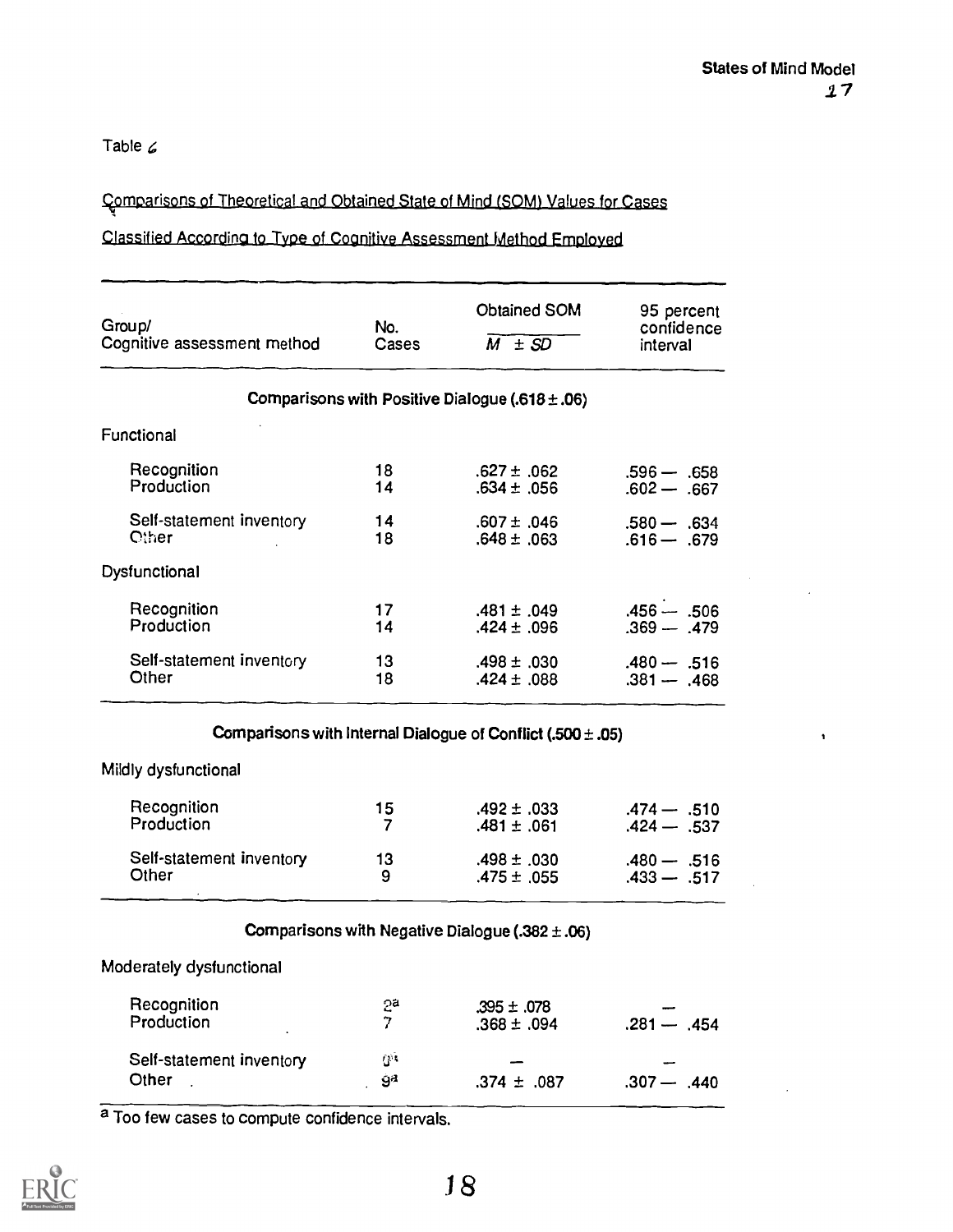

#### $\mathcal{F}$  in the  $\mathcal{F}$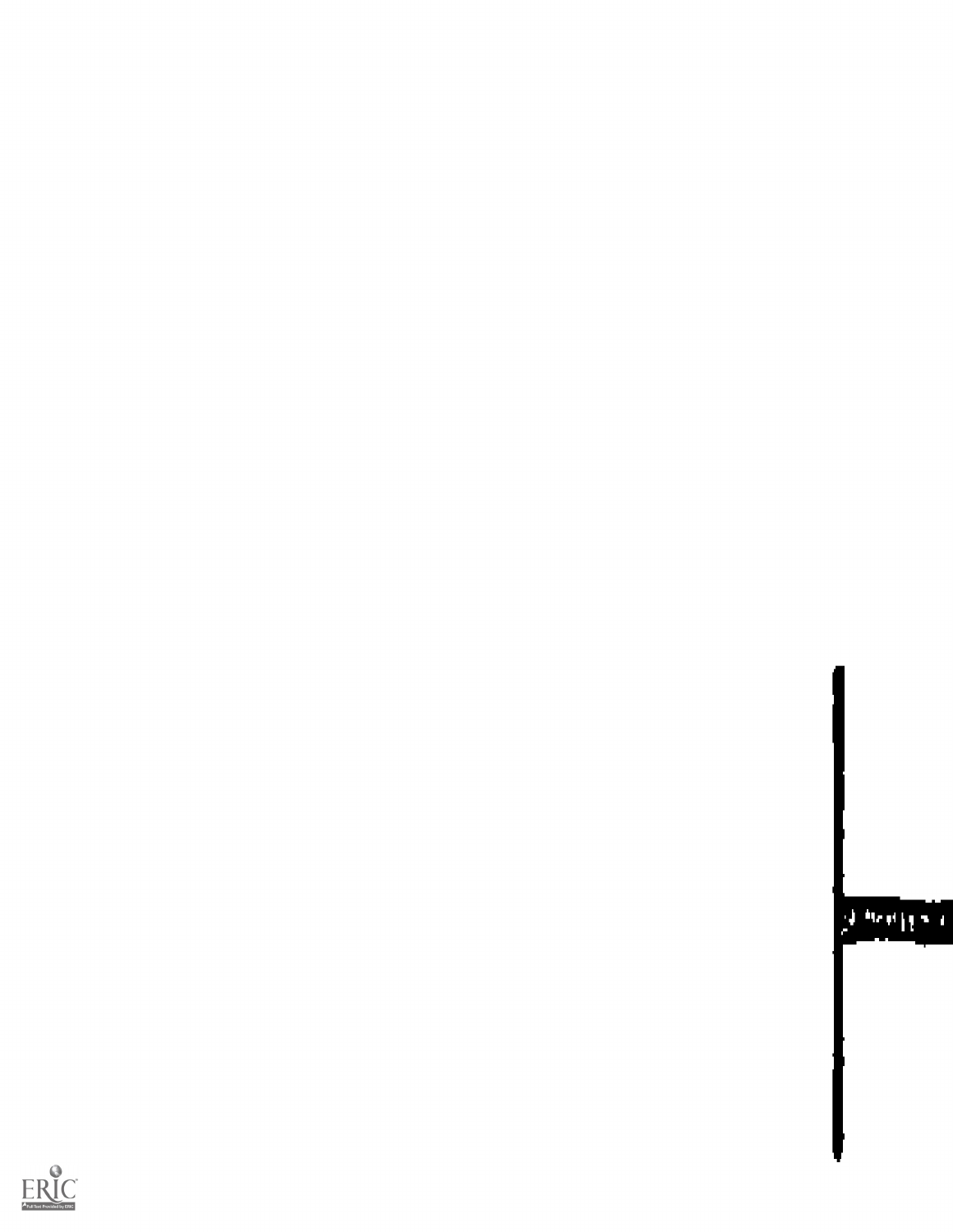

Figure 2. Structural model of positive and negative states of mind.

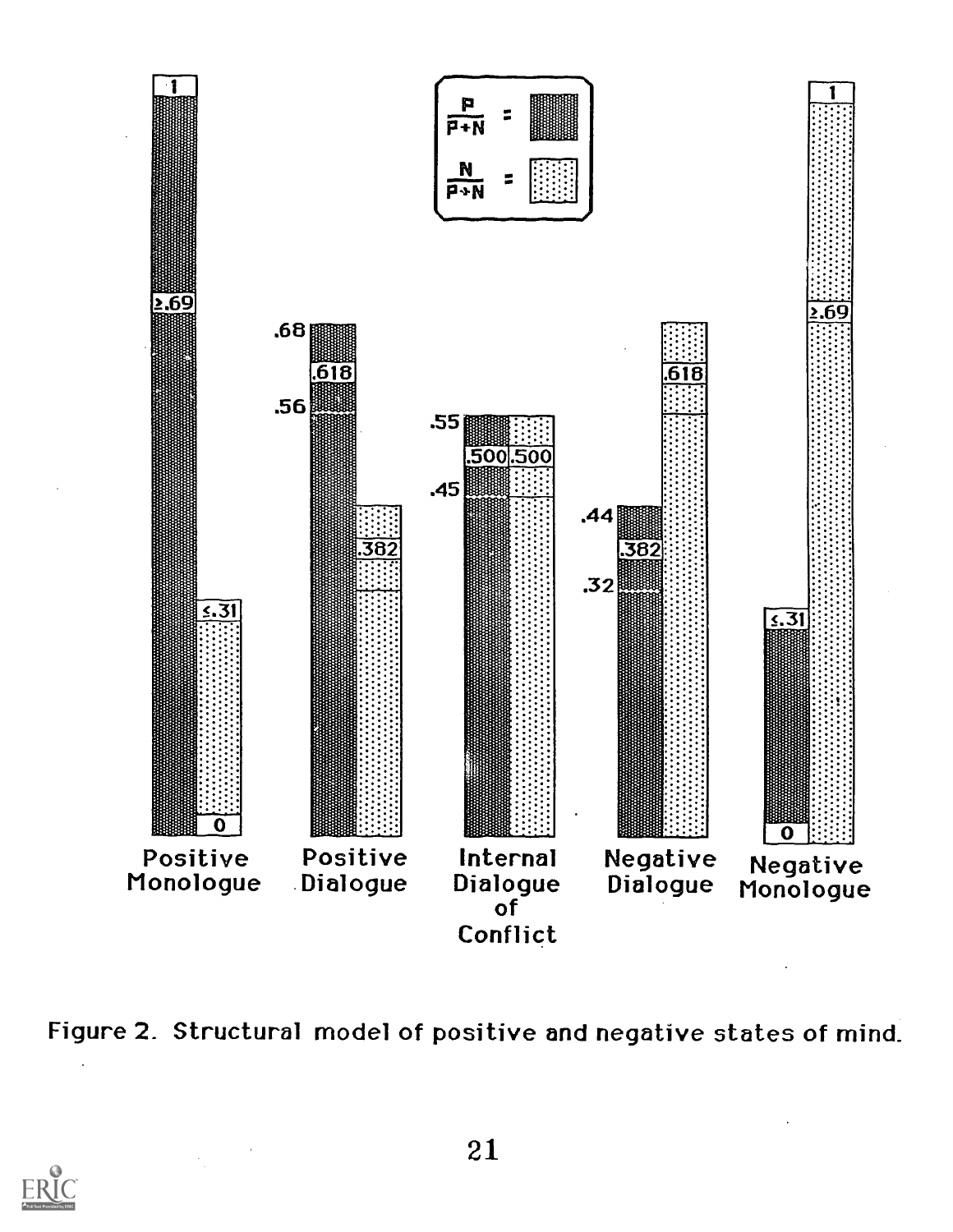



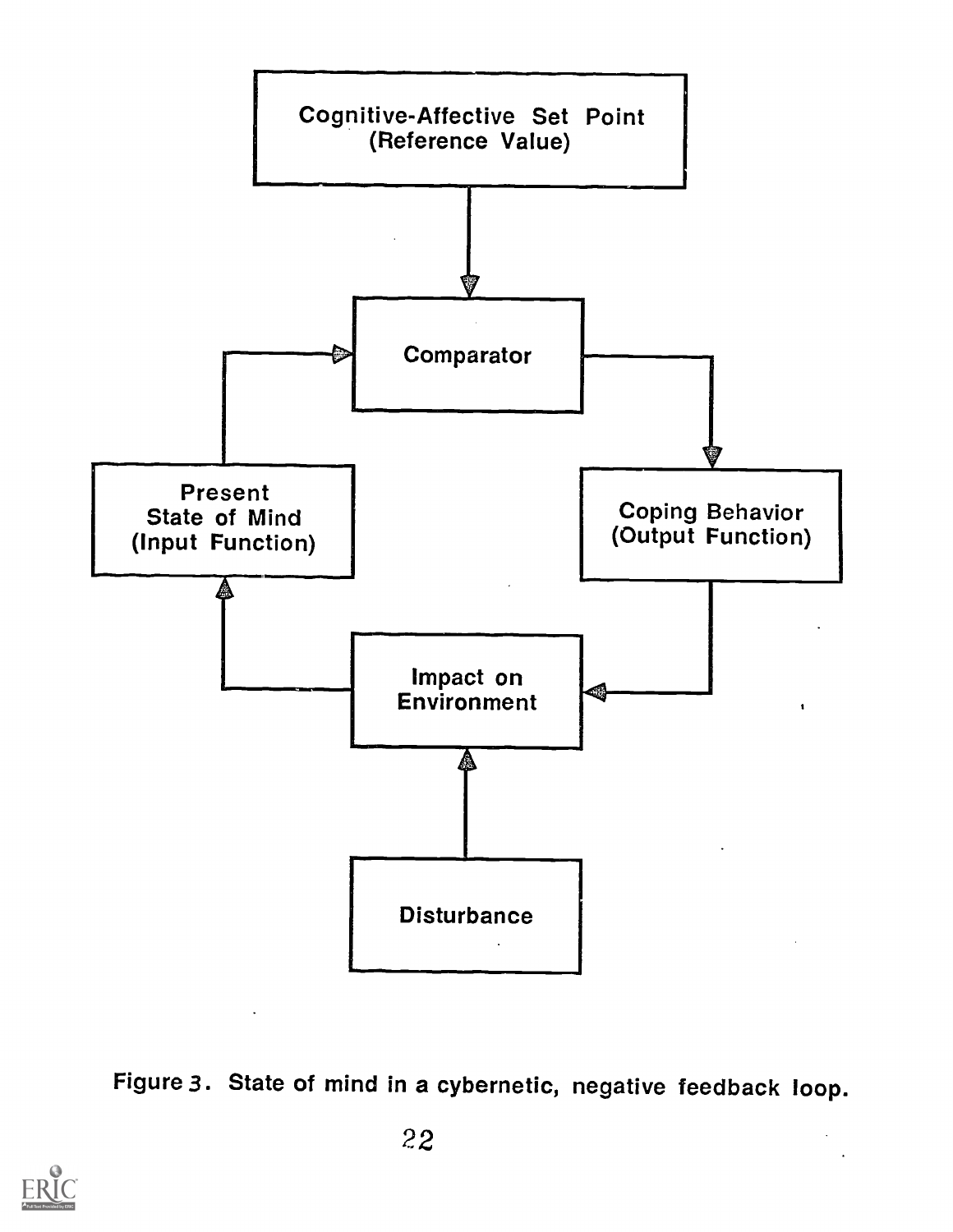

Average  $\boxed{\prod\limits_{\lambda_{\text{full set Proof of type}}}}$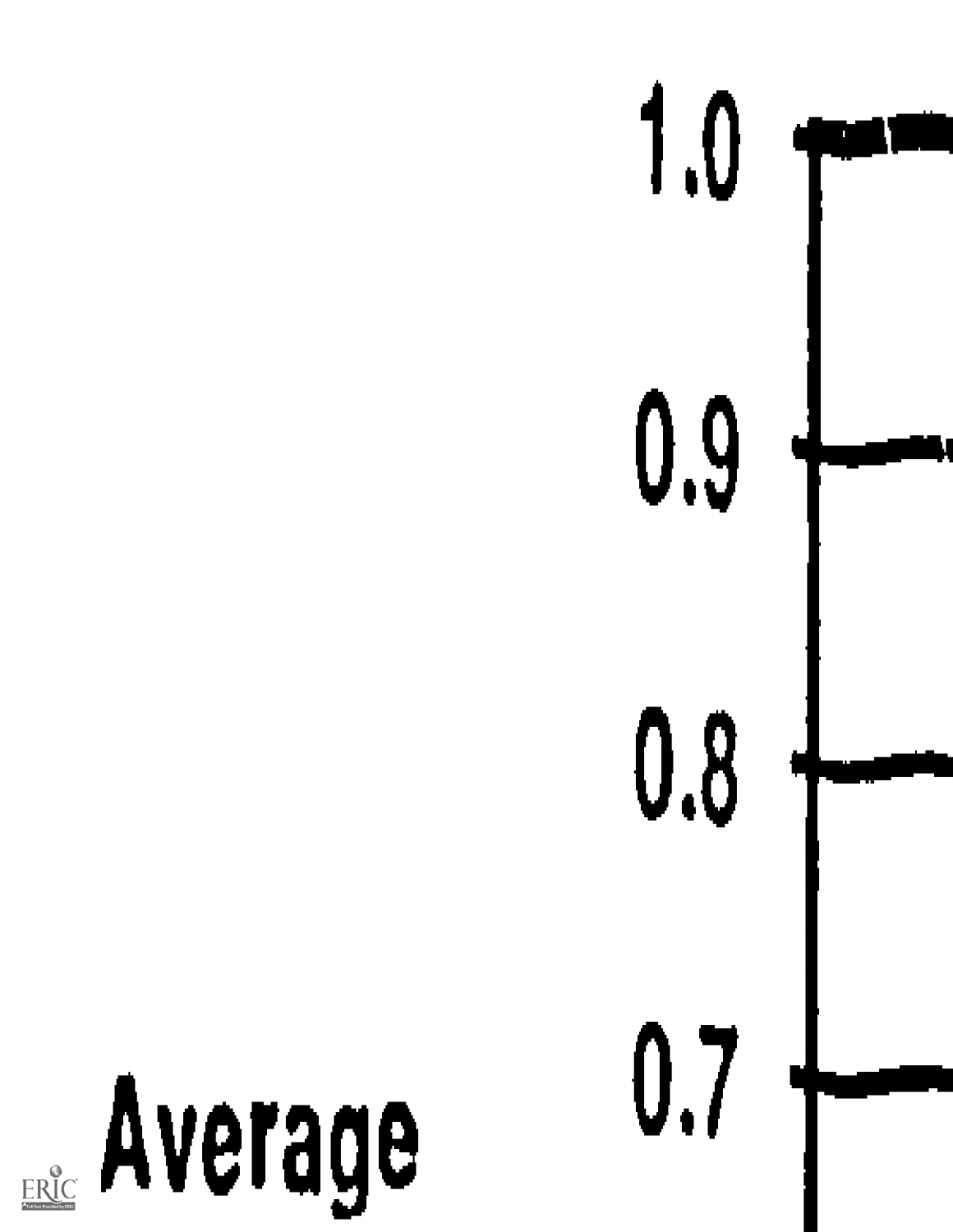

#### Level of Functioning

FIGURE S. Distribution of mean state of mind (SOM) proportions for functional and dysfunctional groups. (The legend indicates the set points and ranges for the theoretical (solid lines) and obtained (dotted lines) SOMs.  $P/(P + N) =$  the proportion of positive to total cognitions.)